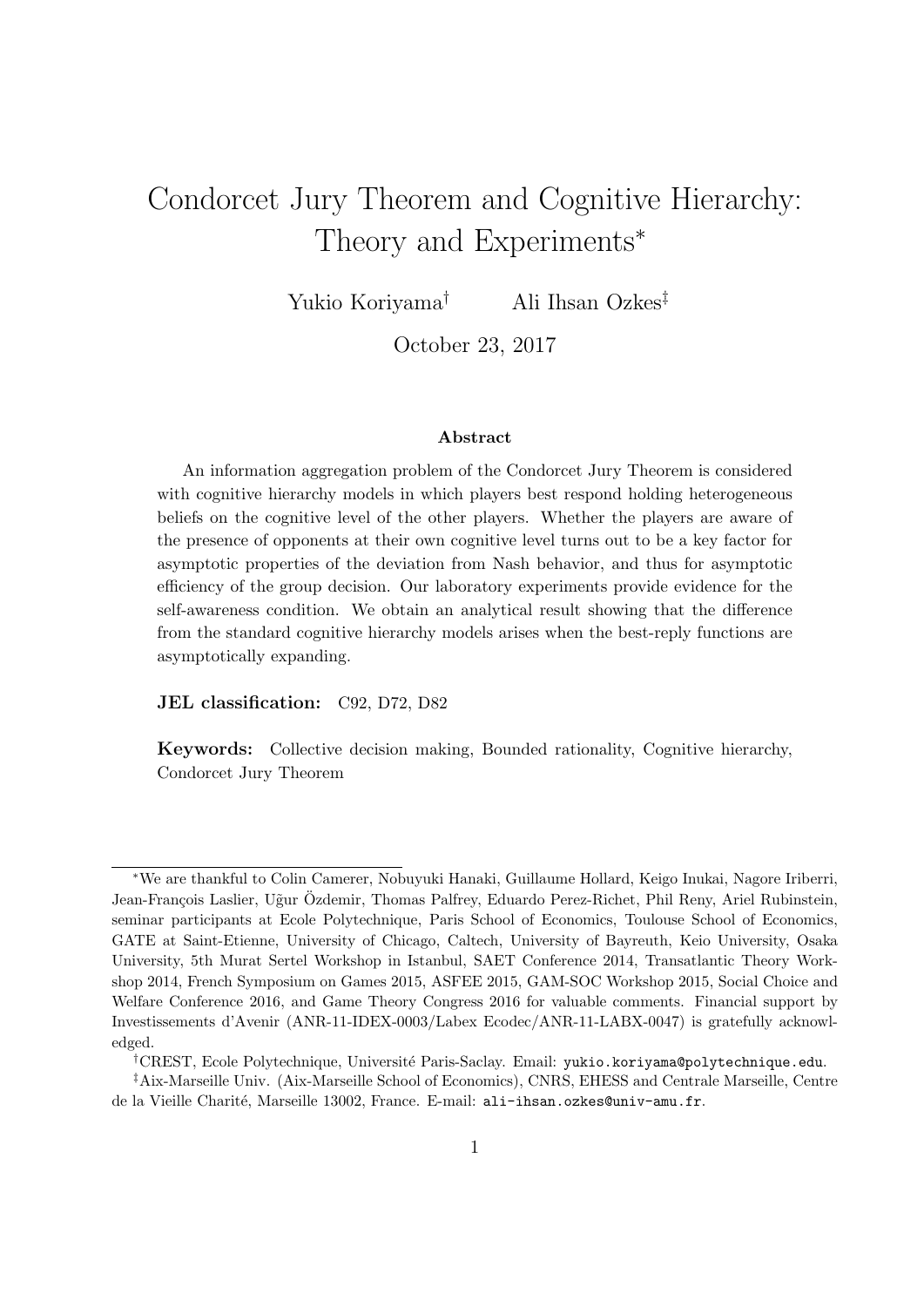#### 1 INTRODUCTION

Since Condorcet's classical work in 1785, mathematical support has been provided for the idea of increasing the accuracy of collective decisions by including more individuals in the process. In his seminal Essai, Condorcet considered non-strategic individuals voting to make a decision on a binary issue where each alternative is commonly preferred to the other one in one of the two states of the world. Each individual receives independently an imperfectly informative private signal about the true state of the world and votes accordingly. Under majority rule, the probability of reaching a correct decision monotonically increases with the size of the electorate and converges to certainty in the limit.

Although allowing strategic behavior may imperil the validity of the basic assumptions in the original model, the asymptotic property survives in various circumstances of collective decision making (e.g., [Austen-Smith and Banks](#page-26-0) [\(1996\)](#page-26-0) and [Feddersen and Pesendorfer](#page-27-0) [\(1997\)](#page-27-0)). Studies documented conditions under which the probability of making a right decision increases and converges to certainty as the group size increases, even when strategic players may vote against their signals.

However, assuming complete rationality, especially complete mutual consistency of beliefs, may be too demanding when the strategy space is big and a large number of players are involved. In large games, the collective behavior of strategic players may differ qualitatively from that in small games.<sup>[1](#page-1-0)</sup> This intuition finds support from experimental evidence and information aggregation by a large group is not, to say the least, exempt from it, especially when a major presumption of the strategic models is that voters take into account their probability of being pivotal, as in [Downs](#page-27-1) [\(1957\)](#page-27-1). As shown by [Esponda and Vespa](#page-27-2) [\(2014\)](#page-27-2) in their experimental study, the perfectly accurate hypothetical thinking to extract information from others' strategies that is required in most strategic voting models might be too strong as an assumption, even untenable, when it is assumed for all individuals.[2](#page-1-1) [Battaglini et al.](#page-26-1) [\(2008\)](#page-26-1) document in another experimental study an increase in irrational, non-equilibrium play as the size of the electorate increases.[3](#page-1-2) Collective performances are correlated across challenges, as demonstrated in [Woolley et al.](#page-28-0) [\(2010\)](#page-28-0), hence a good knowledge about the behavioral basis in collective decision-making procedures is essential to understanding the more general phenomena that we observe in our societies.

<span id="page-1-0"></span>Furthermore, studying strategic thinking in private information games is crucial as they

<sup>&</sup>lt;sup>1</sup>In her Presidential Speech to the American Political Science Society, [Ostrom](#page-28-1) [\(1998\)](#page-28-1) called for a behavioral theory of collective action based on models of the boundedly rational individual, pointing to the fact that behavior in social dilemmas is affected by many structural variables, such as the group size. This objective is put forward with an understanding of the "thin" model of rationality as a limiting case of bounded or incomplete rationality, as in [Selten](#page-28-2) [\(1975\)](#page-28-2).

<span id="page-1-1"></span> $2\text{In their experiment, } 50 \text{ to } 80\%$  of the participants behaved non-strategically when voting is simultaneous, and they find that non-optimal behavior is typically due to difficulty in extracting information from hypothetical events.

<span id="page-1-2"></span><sup>3</sup>As [Camerer](#page-27-3) [\(2003\)](#page-27-3) Chapter 7 stresses, the effect of group size on behavior in strategic interactions is a persistent phenomenon, especially towards coordination.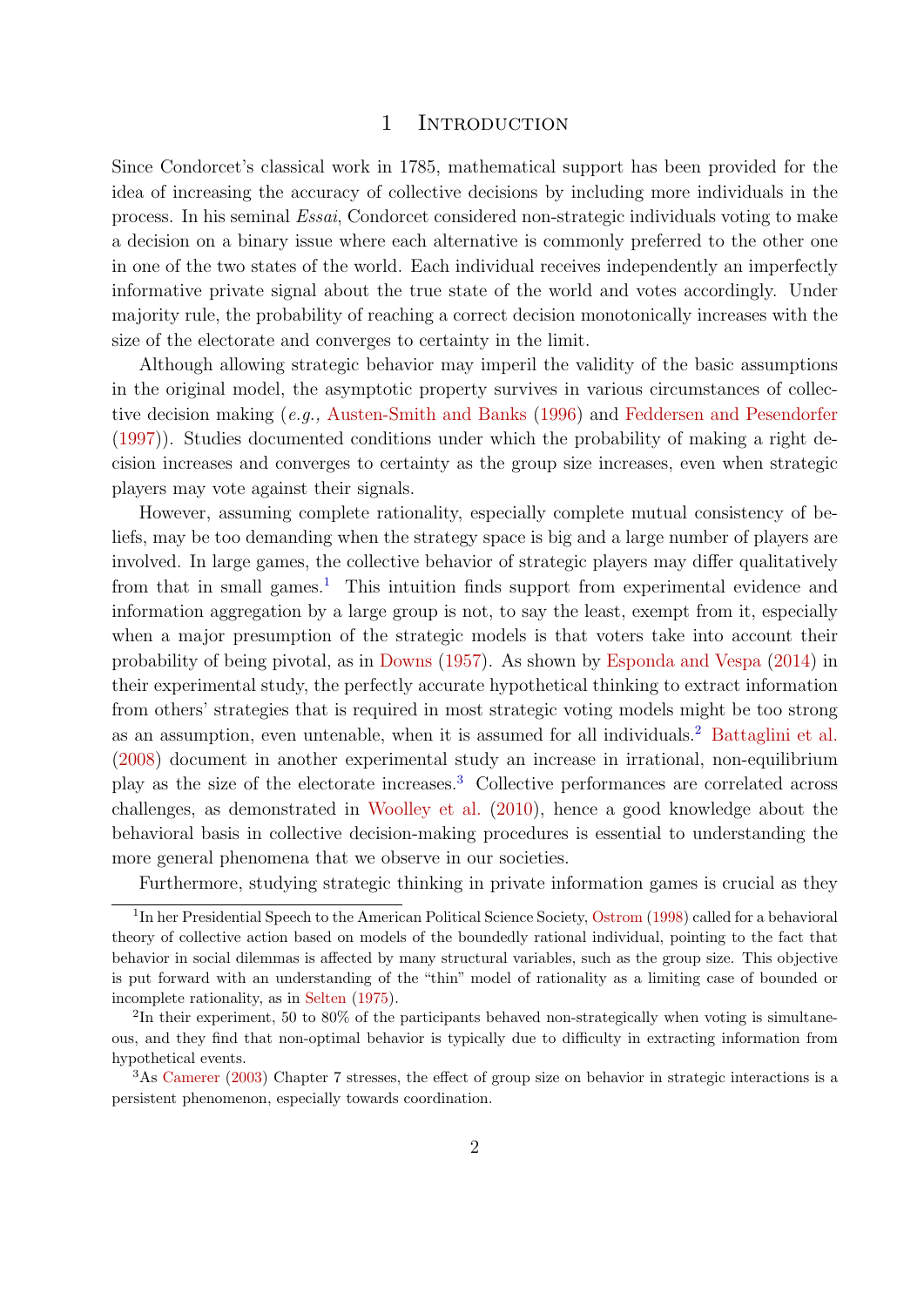are common tools for modeling interactions in bargaining, contracts, matching and financial markets, and political situations, *inter alia*. If strategic naïveté is prevalent, peculiarities due to private information can be more crucial than what is predicted by equilibrium analysis, and thus policy responses may be astray, as noted by [Brocas et al.](#page-27-4) [\(2014\)](#page-27-4).

Models of non-equilibrium strategic thinking have been proposed to explain structural deviations from equilibrium thinking in a variety of games. A sizable part of bounded rationality literature is devoted to the models of cognitive hierarchy, starting with [Nagel](#page-28-3) [\(1995\)](#page-28-3) and [Stahl and Wilson](#page-28-4) [\(1995\)](#page-28-4), which allow heterogeneity among individuals in levels of strategic thinking. In these models, a foundational level of cognitive hierarchy, level-0, represents a strategically naïve initial approach to game, and a level- $k$  player (hereafter  $Lk$ , where  $k > 1$ ) is assumed to best respond to others with a cognitive hierarchy of level  $k - 1$ . The construction of levels resonates with *rationalizability*, as in [Bernheim](#page-26-2) [\(1984\)](#page-26-2), due to the fact that the decisions made by a level-k player survive k rounds of iterated elimination of strictly dominated strategies in two-person games.

Closely related, the Poisson cognitive hierarchy (Poisson-CH) model is introduced by [Camerer et al.](#page-27-5)  $(2004)$ , allowing heterogeneity in the beliefs on others' levels. A level-k player best responds to a mixture of lower levels, which is estimated by consistent truncations up to level  $k-1$  from a Poisson distribution, for each  $k \geq 1$ . The relevant Poisson distribution is either obtained from maximum likelihood estimations applied to data, or calibrated from previous estimates. The set of level-1 strategies in the Poisson-CH model (hereafter CH1) is exactly the same as that of L1. For higher levels, *i.e.*,  $k > 1$ , Lk and CHk differ. Most notably, strategies in  $CHk$  are not rationalizable in general.<sup>[4](#page-2-0)</sup> Experimental studies provide a various sort of evidence that the Poisson-CH model delivers a better fit for explaining the actual behavior of the players in certain games. Common to these models is the assumption that level-k players do not assign any probability to levels higher than k. This assumption emerges from the idea that the cognitive limits among players have indeed a hierarchical structure.

Another assumption shared by these two models is the lack of self-awareness. Both models presume that no individual assigns a positive probability to the events in which other players have the same cognitive level. In this paper, we propose a new model, which allows for self-awareness: the endogenous cognitive hierarchy (ECH) model builds on the Poisson-CH model (i.e. keeping the partial consistency implied by truncations of the underlying Poisson distribution), by allowing individuals to best respond while holding a belief concerning the cognitive levels of other players that includes the same level as themselves. Therefore, the ECH model maintains the hierarchical structure of cognitive levels in previous models. The aim of this paper is to study the consequences of the presence of the self-awareness condition both theoretically and empirically, and show that a stark contrast is observed in a certain class of games.

There are three reasons why we study the consequences implied by the presence of the

<span id="page-2-0"></span><sup>4</sup>[Crawford et al.](#page-27-6) [\(2013\)](#page-27-6) provide a fine review of these models and applications.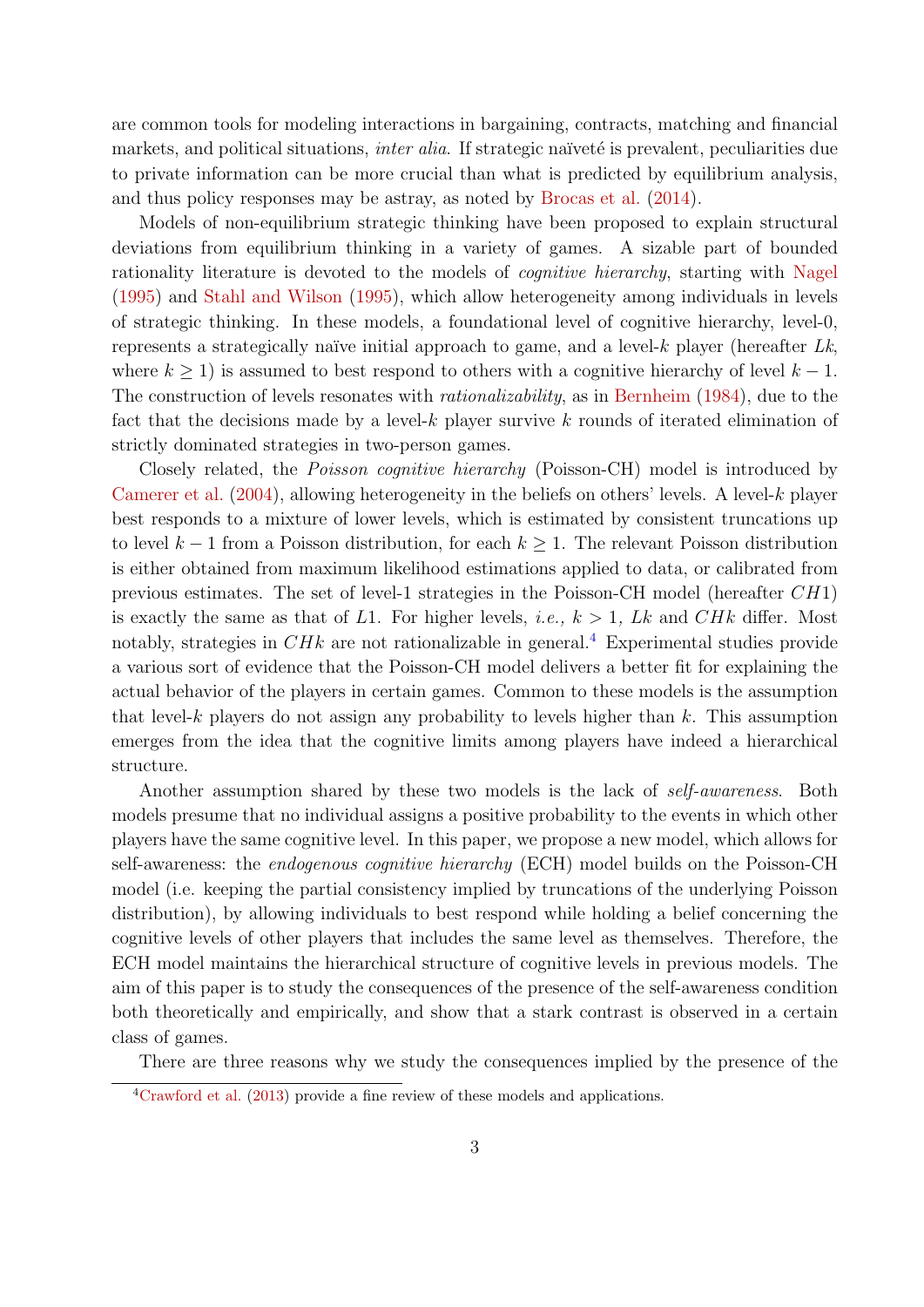<span id="page-3-1"></span>

(a) "When you made decisions, did you think that the other participants in your group used exactly the same reasoning as you did?"



<span id="page-3-2"></span>(b) "What is the percentage of the other participants using the same reasoning, according to your estimation?"

Figure 1: Responses in the post-experimental questionnaire.

self-awareness condition. First, we show that in a certain class of games, the presence of self-awareness simply matters. A novel finding of this paper is that a lack of the selfawareness condition implies in certain games that the deviation from rational behavior should diverge away without a bound, which we argue is not coherent with the idea of the cognitive hierarchy models.<sup>[5](#page-3-0)</sup> One of the objectives of this paper is to shed light on the asymptotic properties of the deviations, and to understand the role of the assumptions that account for distinct asymptotic properties. Second, a fairly large proportion (96%) of our experimental subjects exhibit a positive degree of self-awareness, according to their responses in the post-experimental questionnaire (Figure [1\(a\)\)](#page-3-1). Exactly half of them  $(50\%)$  responded that other players used the same reasoning as they did 'most of the time.' For the participants who gave a positive answer (either 'sometimes', 'most of the time', or 'always'), we also asked their estimation of the percentage among the other members who used the same reasoning. Then, the answer varied (Figure  $1(b)$ ). Even though such self-declaration may have a limited statistical validity, it shows that completely ruling out self-awareness may be too strong as an assumption. Lastly, our experimental results provide clear-cut support for including selfawareness (Section [4.6\)](#page-18-0).[6](#page-3-3)

<span id="page-3-0"></span><sup>&</sup>lt;sup>5</sup>Evidence from experimental studies on public good games suggest that as group size increases, individual behavior bears convergent and stabilizing tendencies (see [Isaac et al.](#page-28-5) [\(1994\)](#page-28-5)).

<span id="page-3-3"></span> ${}^{6}$ [Colman et al.](#page-27-7) [\(2014\)](#page-27-7) point to the observed weak performance of CH in some common interest games. [Georganas et al.](#page-28-6)  $(2015)$  conclude that level-k models have a high performance in some games, but not in others. On the other hand, "equilibrium plus noise" models often miss systematic patterns in participants' deviations from equilibrium, which is a main feature of our experimental data.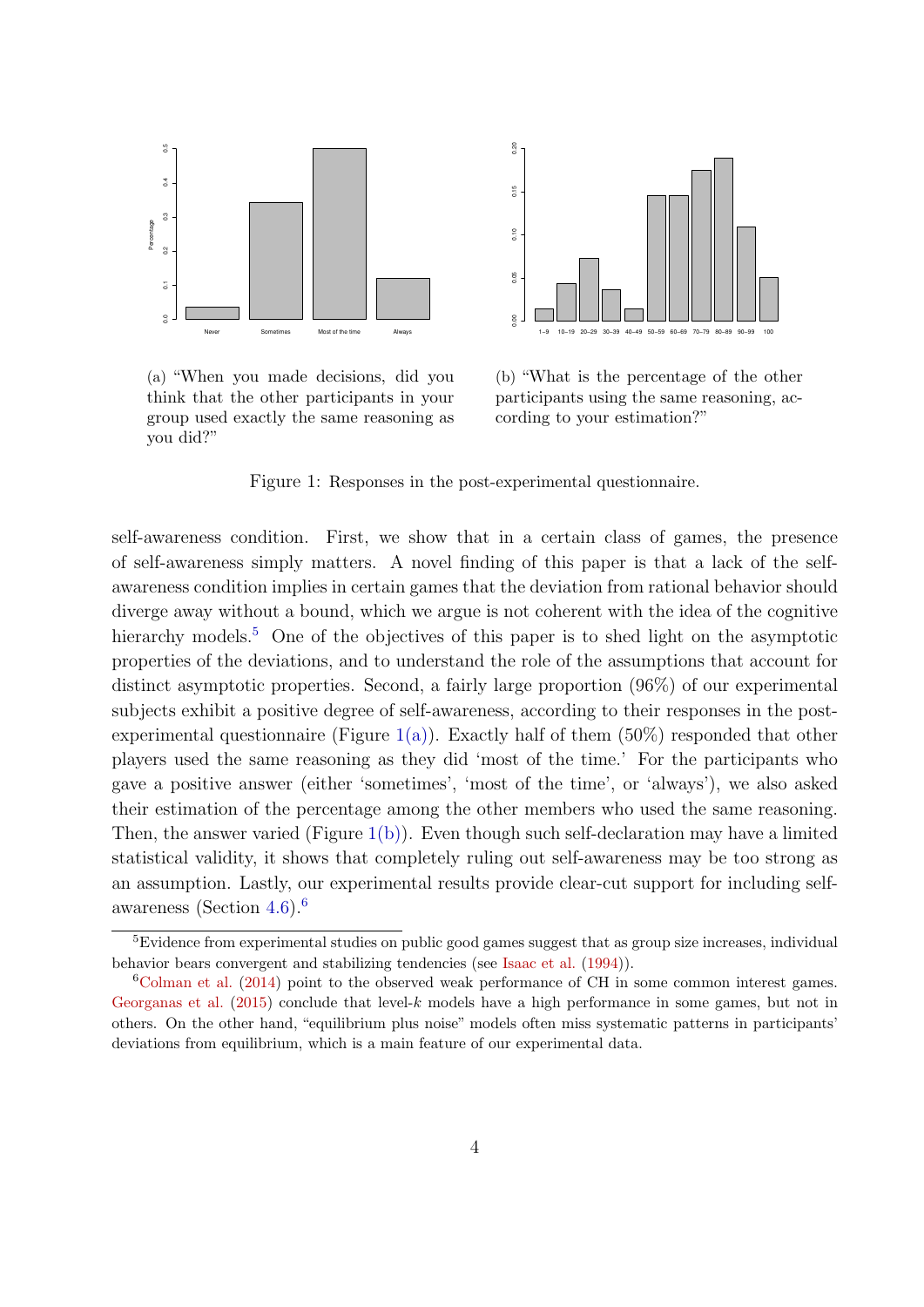#### Related Literature

[Gerling et al.](#page-28-7) [\(2005\)](#page-28-7) provide an extensive survey on the studies of collective decision-making in committees and the Condorcet Jury Theorem. [Palfrey](#page-28-8) [\(2016\)](#page-28-8) provides a comprehensive survey on experiments in political economy and particularly in strategic voting. [Costinot](#page-27-8) [and Kartik](#page-27-8) [\(2007\)](#page-27-8) study voting rules and show that the optimal voting rule is the same when players are sincere, playing according to Nash equilibrium, to level- $k$ , or a mixture of these. [Bhattacharya et al.](#page-26-3) [\(2013\)](#page-26-3) test experimentally the theoretical predictions about individual behavior and group decisions under costly information acquisition. They find poor support for the comparative statics predictions which are delivered theoretically. [Alaoui and Penta](#page-26-4) [\(2016\)](#page-26-4) introduce a model of strategic thinking that endogenizes individuals' cognitive bounds as a result of a cost-benefit analysis. Their framework allows individuals to reason about opponents whom they regard as more sophisticated as well. [Hanaki et al.](#page-28-9) [\(2016\)](#page-28-9) study how the strategic environmental effects depend on the group size in the beauty contest games, finding support for the effects to be present in a large group.

The paper proceeds as follows. We introduce the endogenous cognitive hierarchy model formally in the following section. We furthermore provide a numerical comparison of the individual behavior and the performance of the collective decisions under different specifications of the cognitive hierarchy in a model of information aggregation. In Section 3 we introduce our experimental design that features novelties due to our modeling concerns and signal setup. Section 4 provides the results of the experiment, and the models are compared in terms of the data fit. Section 5 provides theoretical results focusing on linear quadratic games. We present our main theorems, which provide a characterization of games according to the asymptotic properties of the strategic thinking. We conclude by summarizing our findings and presenting further research questions in Section 6. The proofs of the theorems are relegated to Appendix.

## 2 THE MODEL

<span id="page-4-0"></span>Let  $(N, S, u)$  be a symmetric normal-form game where  $N = \{1, \ldots, n\}$  is the set of players,  $S \subset \mathbb{R}$  is a convex set of pure strategies, and  $u : S^n \to \mathbb{R}^n$  is the payoff function. Each player forms a belief on the cognitive levels of the other players. Let  $g_k(h)$  denote the probability that a  $k^{th}$ -level player assigns independently for each of the other players to belong to the  $h^{th}$ -level.

In the standard *level-k model* introduced in [Nagel](#page-28-3)  $(1995)$ , a naïve, nonstrategic behavior is specified as the initial level of cognitive hierarchy (level-0, or L0). For  $k \geq 1$ , a level-k (Lk) player holds the belief that all of the other players belong to exactly one level below herself:

$$
g_k(h) = \begin{cases} 1 & \text{if } h = k - 1, \\ 0 & otherwise. \end{cases}
$$
 (L)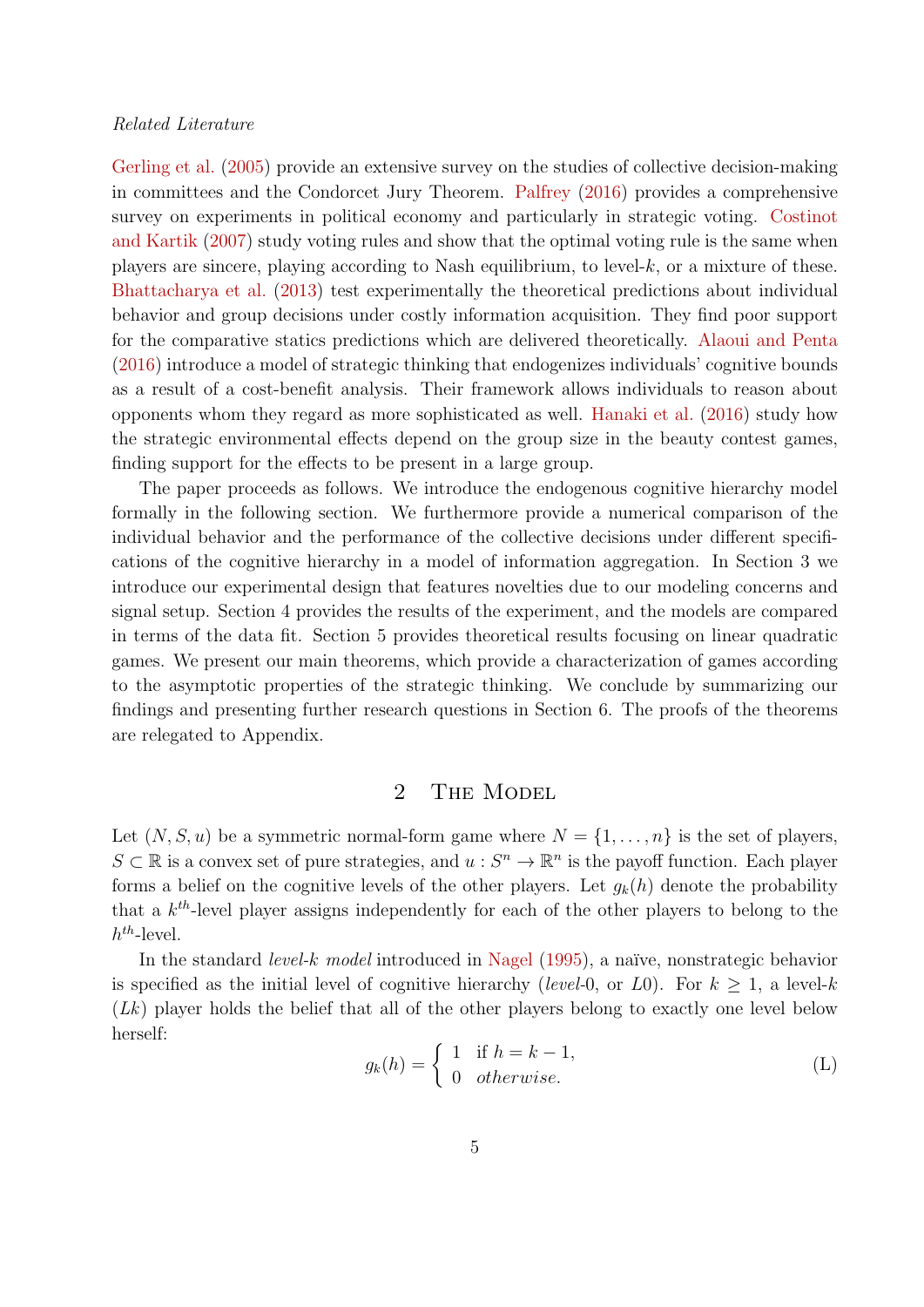In the cognitive hierarchy model introduced in [Camerer et al.](#page-27-5)  $(2004)$ , each  $k^{th}$ -level  $(CHk)$ player best responds to a mixture of lower levels. Let  $f = (f_0, f_1, \ldots)$  be a distribution over N which represents the composition of cognitive hierarchy levels. Each  $k^{th}$ -level player holds a belief on the distribution of the other players' levels that is a truncation up to one level below herself:

$$
g_k(h) = \frac{f_h}{\sum_{m=0}^{k-1} f_m}, \text{ for } 0 \le h \le k - 1 \text{ and } k \ge 1.
$$
 (CH)

Thus, these two models share the following assumption:

#### <span id="page-5-0"></span>Assumption 1  $q_k(h) = 0$  for all  $h \geq k$ .

Assumption [1](#page-5-0) enables us to say that what we call "levels" here indeed has a hierarchical structure. To see this, consider  $g_k(h)$  in the format of a k-h matrix. Assumption [1](#page-5-0) implies that the upper-diagonal entries are all zeros, and thus the remaining non-zero elements have a pyramid structure with strictly lower-diagonal entries. Each level- $k$  player assigns non-zero probabilities only to the levels strictly lower than herself. In that sense, players are assumed to be *overconfident*.<sup>[7](#page-5-1)</sup>

Alternatively, the following assumption can be considered:

#### <span id="page-5-2"></span>**Assumption 2**  $g_k(h) = 0$  for all  $h > k$ .

Obviously, Assumption [2](#page-5-2) is weaker than Assumption [1.](#page-5-0) As in Assumption [1,](#page-5-0) zero probability is assigned for all strictly upper-diagonal entries, and thus a hierarchical structure among levels is still preserved. However, the diagonal entries are not restricted to only zero. A level-k player is allowed to assign a non-zero possibility for the other players to have the same level as herself, described as self-awareness in [Camerer et al.](#page-27-5) [\(2004\)](#page-27-5).

In what follows, we formally introduce the *endogenous cognitive hierarchy (ECH) model*, in which Assumption [1,](#page-5-0) the overconfidence condition, is replaced by Assumption [2,](#page-5-2) to allow for self-awareness.

## 2.1 Endogenous Cognitive Hierarchy Model

Fix an integer  $K > 0$  which prescribes the highest level considered in the model.<sup>[8](#page-5-3)</sup> In the ECH model, we consider a sequence of mixed strategies  $\sigma = (\sigma_0, \ldots, \sigma_K)$ , in which for each  $k \in \{1, ..., K\}, \sigma_k \in \Delta(S)$  is a best reply, assuming that the other players' levels are drawn from the truncation of the underlying distribution  $f$  up to level k. Note that a sequence of

<span id="page-5-1"></span><sup>7</sup>[Camerer and Lovallo](#page-27-9) [\(1999\)](#page-27-9) report on experimental evidence for overconfident behavior in the case of the market entry game. When ability is a payoff-relevant variable in a strategic interaction, evidence shows that players tend to be overconfident (see Benoît and Dubra [\(2011\)](#page-26-5)). On the other hand, [Azmat et al.](#page-26-6) [\(2016\)](#page-26-6) find an underestimation of students' grades in the absence of feedback.

<span id="page-5-3"></span><sup>&</sup>lt;sup>8</sup>We assume  $f_i > 0$  for all  $i \leq K$ . For the truncated distribution to be well-defined, it is sufficient to assume  $f_0 > 0$ , but we restrict ourselves to the cases where all levels are present with a positive probability.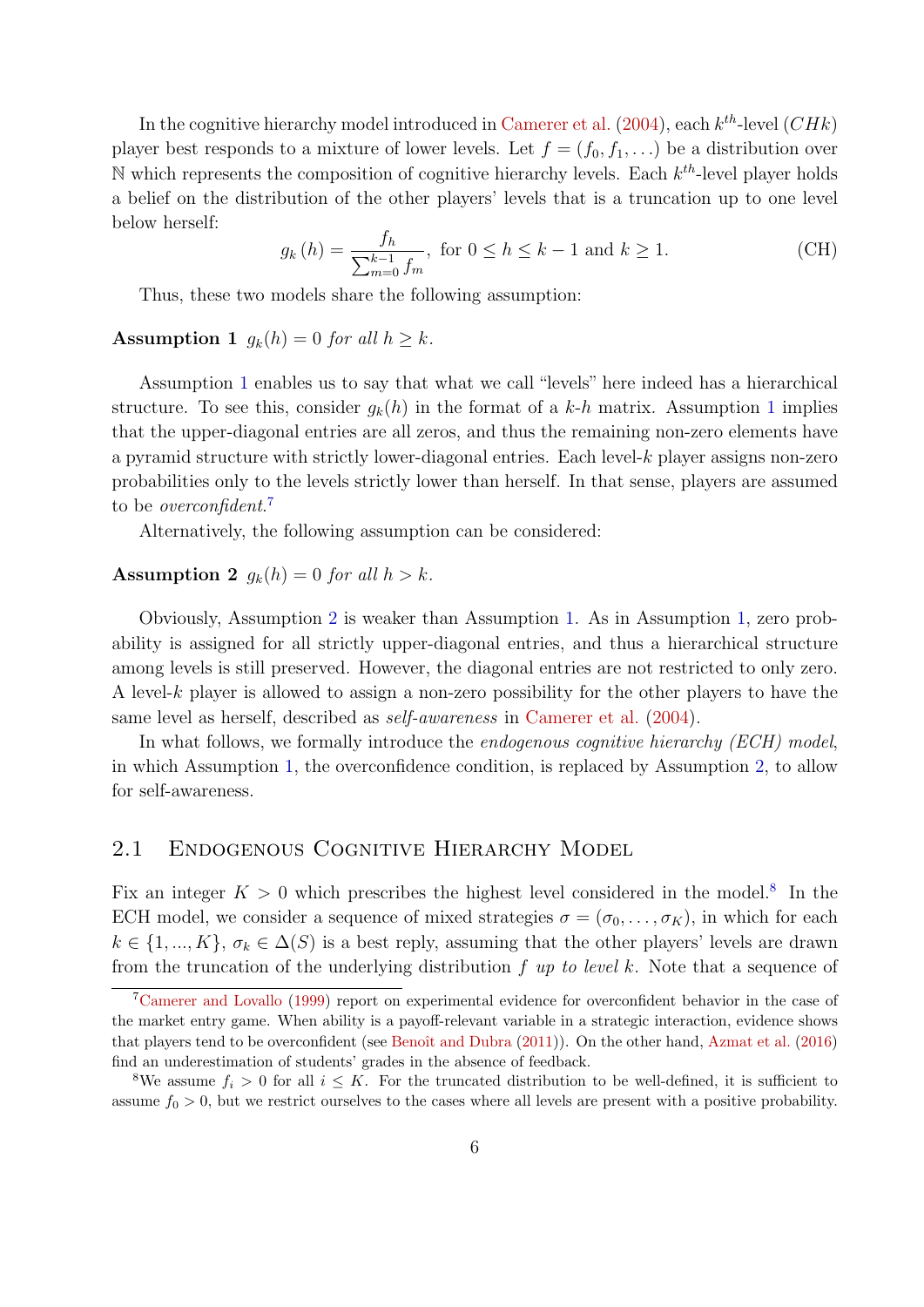truncated distributions  $g = (g_1, \ldots, g_K)$  is uniquely defined from f. As in previous cognitive hierarchy models, we focus on level-symmetric profiles in which all players of the same level use the same mixed strategy.

**Definition 1** A sequence of level-symmetric strategies  $\sigma = (\sigma_0, \ldots, \sigma_K)$  is called **endoge**nous cognitive hierarchy strategies when there exists a distribution f over  $\mathbb N$  under which

<span id="page-6-0"></span>
$$
supp (\sigma_k) \subset \arg \max_{s_i \in S} \mathbb{E}_{s_{-i}} \left[ u \left( s_i, s_{-i} \right) \vert g_k, \sigma \right], \ \forall k \in \{1, \cdots, K\},\
$$

where  $g_k$  is the truncated distribution induced by f such that

$$
g_k(h) = \frac{f_h}{\sum_{m=0}^k f_m} \text{ for } h \in \{0, \cdots, k\},\tag{ECH}
$$

and the expectation over  $s_{-i}$  is drawn, for each player  $j \neq i$ , from a distribution

$$
\gamma_{k}(\sigma) := \sum_{m=0}^{k} g_{k}(m) \,\sigma_{m}.
$$

We note that Definition [1](#page-6-0) is analogous to the definitions used in the standard level- $k$ model and the cognitive hierarchy model. It simply replaces the assumptions on beliefs, (L) and (CH), with (ECH). Building on previous studies (as developed by [Camerer et al.](#page-27-5) [\(2004\)](#page-27-5)), we maintain the assumption that the underlying distribution  $f$  of levels follows a Poisson distribution with coefficient  $\tau$ :

$$
f_k = \frac{\tau^k}{k!} e^{-\tau}.
$$

Note that the expectation of the distribution is  $\tau$ , which thus represents the overall expected level among the players. We discuss in detail how the expected level would change in our experiments as a function of the group size, once we have presented the experimental results in the proceeding sections.

## 2.2 CONDORCET JURY THEOREM

A group of n individuals makes a binary collective decision  $d \in \{-1,1\}$ . The true state of the world is also binary,  $\omega \in \{-1, 1\}$ , with a common prior of equal probabilities. The payoff is a function of the realized state and the collective decision as follows:

$$
u(d,\omega) = \begin{cases} 0 & \text{if } d \neq \omega, \\ q & \text{if } d = \omega = 1, \\ 1 - q & \text{if } d = \omega = -1, \end{cases}
$$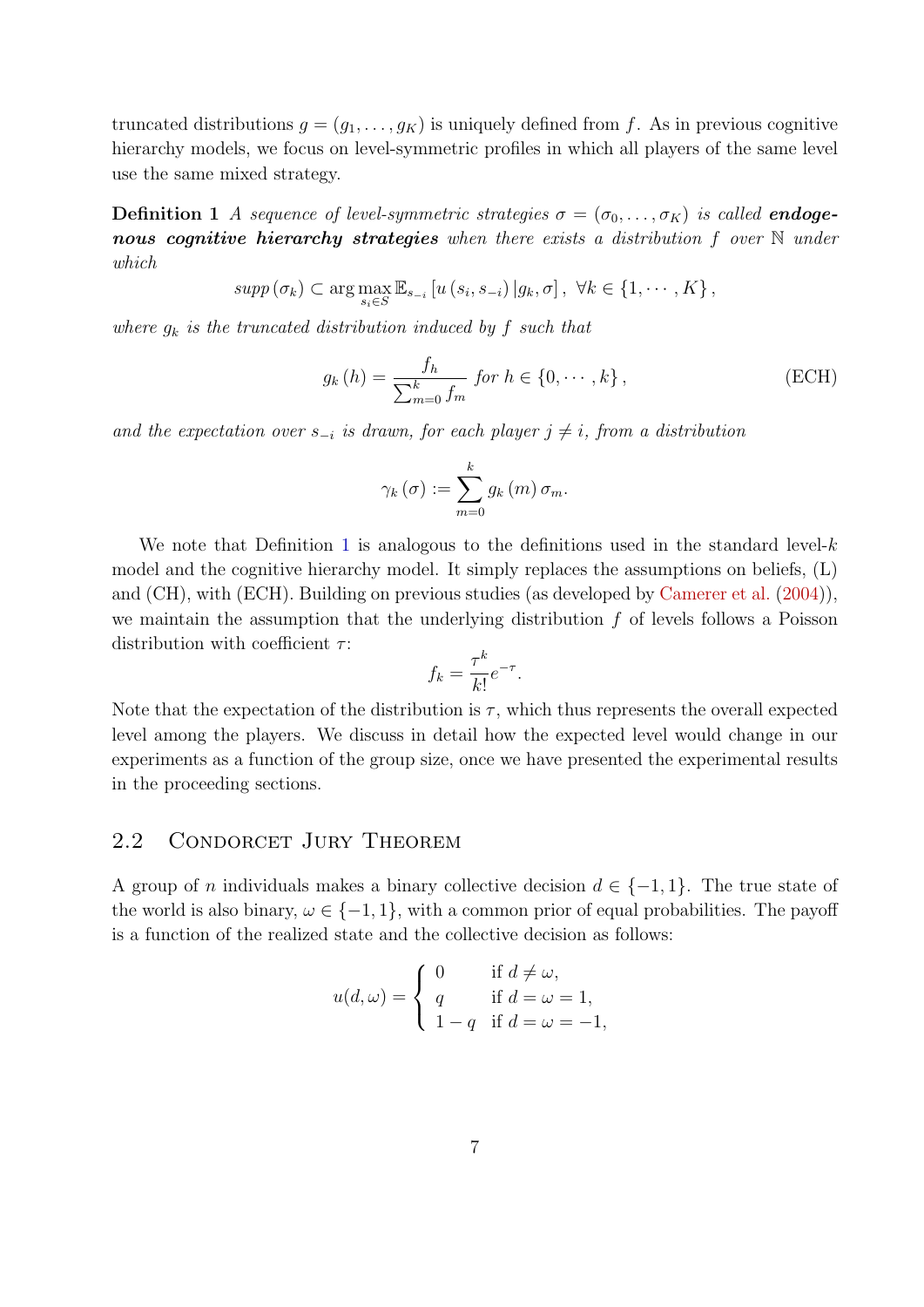with  $q \in (0,1)$  for all individuals.<sup>[9](#page-7-0)</sup> Each individual  $i \in \{1, \dots, n\}$  receives a private signal  $t_i \in T$ , distributed independently conditional on the true state  $\omega$ . A collective decision is made by the majority rule. Upon receiving signal  $t_i$ , individual i casts a vote  $v_i \in \{-1, 1\}$ , and the collective decision is determined by the sign of  $\sum_i v_i$ .

We do not restrict the signal space T to be binary.<sup>[10](#page-7-1)</sup> We assume  $T \subset \mathbb{R}$  so that T is an ordered set, and we assume that the commonly known distribution satisfies the monotone likelihood ratio property, that is, the posterior distribution  $Pr[\omega = 1 | t_i]$  is monotonically increasing in  $t_i$ .

A strategic Condorcet Jury Theorem claims that asymptotic efficiency is obtained among the rational individuals with homogeneous preferences and costless information acquisition, as described above. More precisely, it claims that, under the Nash equilibrium behavior, the probability of making a right decision converges to one as  $n$  goes to infinity. In the following subsection we ask whether the asymptotic, collective efficiency would be obtained under the cognitive hierarchy models in which individuals may show systematic deviations from the Nash behavior.

## 2.3 Asymptotic efficiency: a numerical example

In order to underline the differences implied by different behavioral assumptions, we provide numerical computation results using the game described above. The model parameters are chosen so that the game coincides exactly with the one with asymmetric payoffs in our experiments (Section [3\)](#page-9-0).<sup>[11](#page-7-2)</sup> Our aim here is to highlight through these computations the behavioral consequences caused by the self-awareness condition.

Four different behavioral specifications are compared: Nash equilibrium (NE), the standard level- $k$  model  $(L)$ , the Poisson cognitive hierarchy model  $(CH)$ , and the Poisson endogenous cognitive hierarchy model (ECH).

Figure [2](#page-8-0) shows the probability of making a correct decision as a function of the group size. Convergence to one in Nash equilibrium reflects the strategic Condorcet Jury Theorem, as a

<span id="page-7-0"></span><sup>9</sup>The assumption of symmetric prior is without loss of generality, since we allow the payoffs of the two types of right decisions to be heterogeneous. Although the preferences are often represented by a loss function for wrong decisions in the standard CJT models, we equivalently use a gain function for right decisions in accordance with our experiment which awards positive points to the right decisions, rather than subtract points for wrong decisions.

<span id="page-7-1"></span><sup>&</sup>lt;sup>10</sup>Even though many CJT models assume the binary signal space, we believe that it is not the right assumption for many information aggregation problems. Even under the binary state space, beliefs are continuous and thus there are uncountably many ways to update the prior belief. The binary signal space can accommodate only two ways of Bayesian update, which is far from being innocuous in many situations.

<span id="page-7-2"></span><sup>&</sup>lt;sup>11</sup>More precisely, we set  $q = 9/11$  and  $T = \{0, 1, \dots, 10\}$ , where the signal distribution follows 10 random draws from 100 cards with 60 of the right color. The logistic error term is taken as the average of estimated values:  $\varepsilon = 2.01$ . The average of the estimated Poisson parameter values is used for the CH and ECH models:  $\tau = 5.34$ . For L, we additionally assume that each player's level is drawn from the Poisson distribution with the same parameter value  $\tau$ .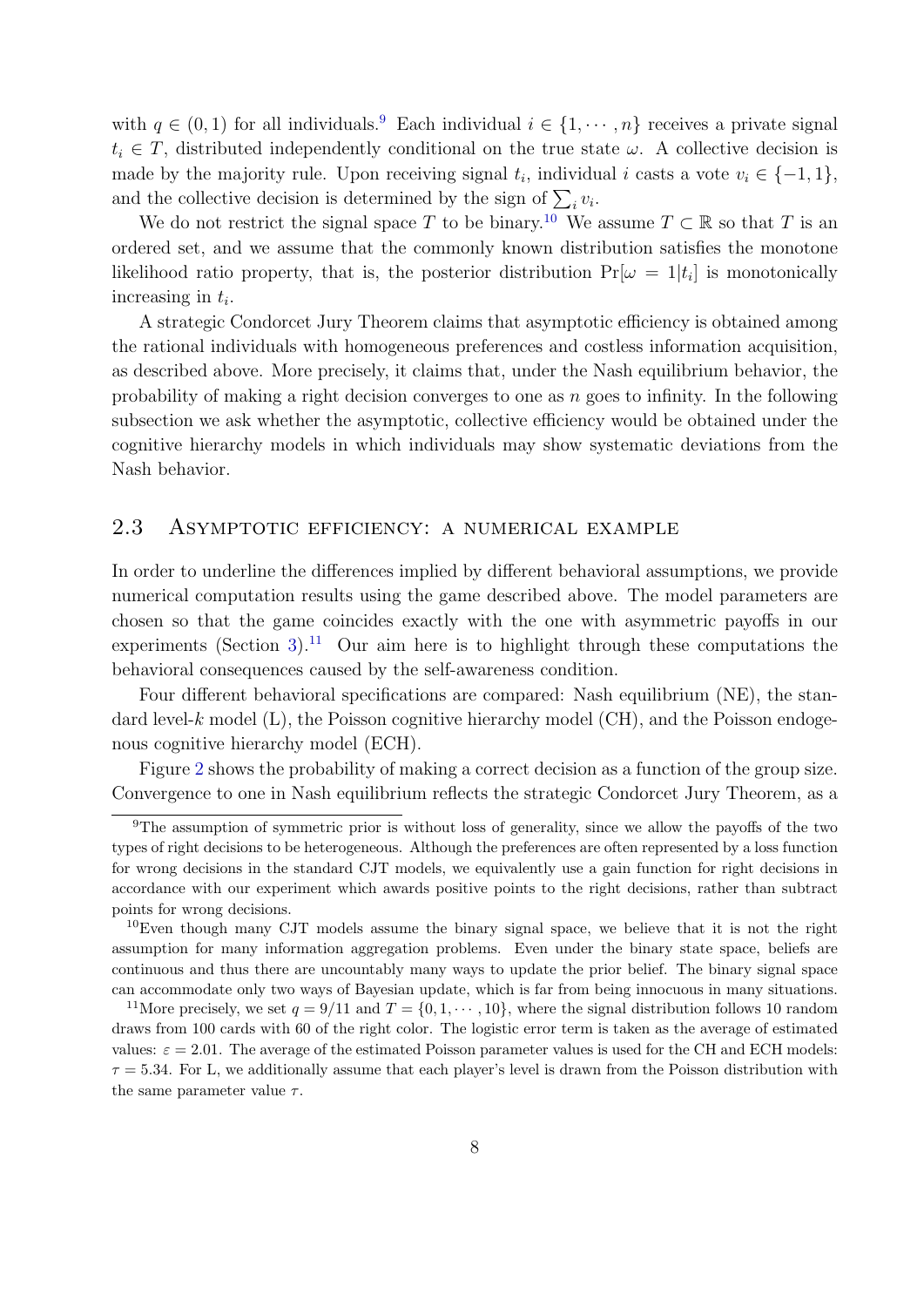<span id="page-8-0"></span>benchmark for the cognitive hierarchy models under our consideration. The ECH model also shows high efficiency as n increases. On the other hand, the quality of the group decision is disastrous both in the L model and in the CH model. The probability of making the correct decision converges to 0.5 in a large group, which is as bad as pure noise.



Figure 2: Probability of correct group decision as a function of group size.

The key difference in asymptotic properties between CH and ECH stems from the selfawareness condition. With the presence of self-awareness, each player in the ECH model chooses the optimal behavior which maximizes the expected utility, given that the other players may have the same level. As is shown more analytically later in Section [5,](#page-19-0) the distance of the ECH strategies from the Nash equilibrium does not diverge away even in a large group, since the strategy at each level is obtained as a best reply to the other players' strategies, which may match each other with a positive probability. A highest-level player in the ECH model is thus capable of choosing his strategy fully rationally, correcting the biases caused by the lower levels. Without self-awareness, every single player fails to hold the correct belief on the levels of all players in the group.

Figure [3](#page-9-1) depicts level-1 and level-2 strategies under the L, CH, and ECH models, together with the Nash equilibrium strategies, as a function of the group size. In the L model, strategies hit the boundary for both level-1 and level-2. In the CH model, level-1 is the same as in the L model, while the level-2 strategy is decreasing, meaning a divergence from the Nash behavior. In the ECH model, strategies are increasing in both level-1 and level-2, in accordance with the Nash behavior. Moreover, the convergence of the ECH2 strategy is remarkably quick, so that it visibly coincides with the Nash equilibrium.

These figures demonstrate a stark contrast among the behavioral assumptions under our consideration. In the following sections, we show the results from our stylized laboratory experiment which provides evidence for our scrutiny of the models.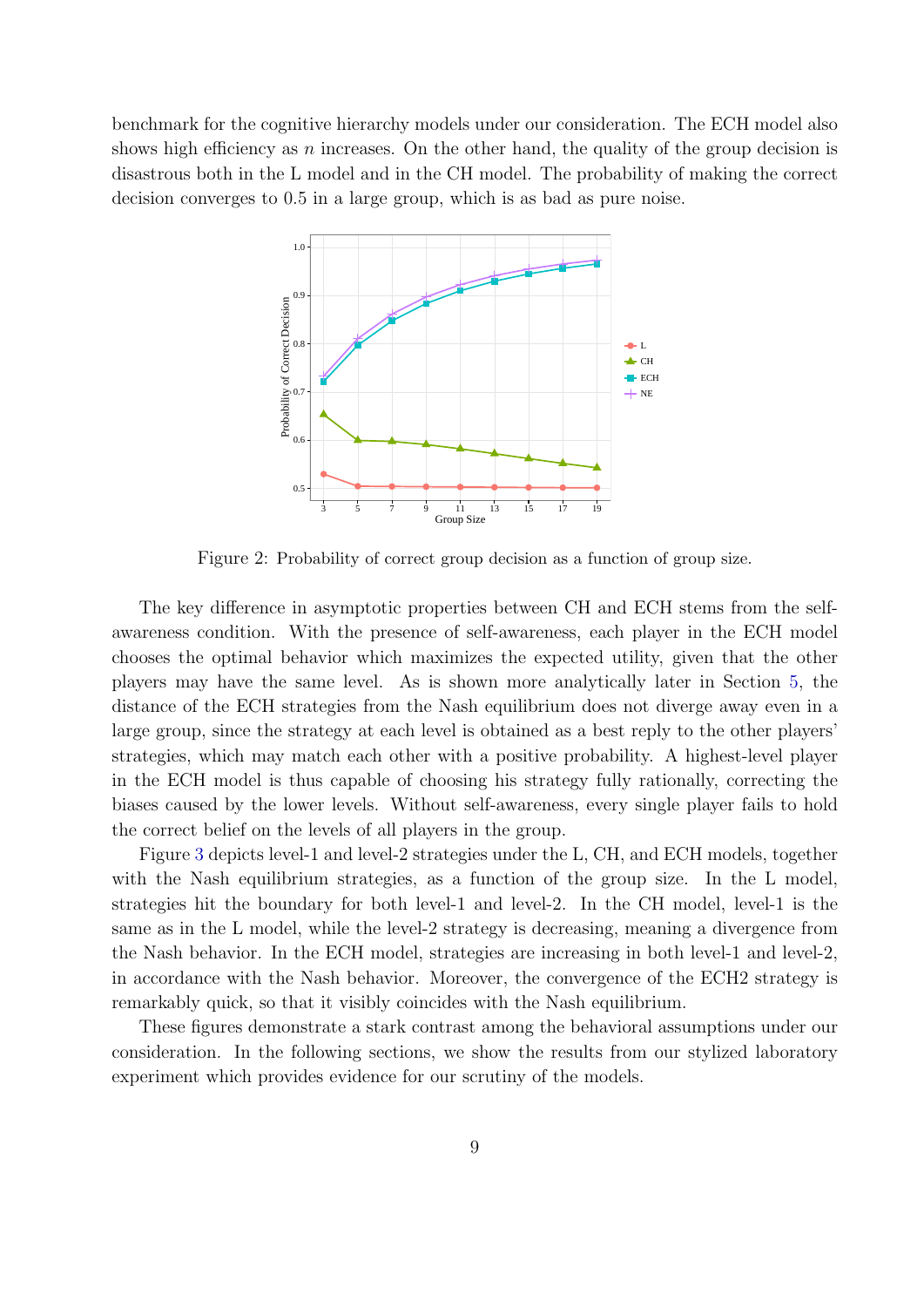<span id="page-9-1"></span>

Figure 3: Level-1 and level-2 strategies in the L, CH, and ECH models with the NE strategy. Note that  $CH1 = L1$ .

# 3 Experimental Design

<span id="page-9-0"></span>All of our computerized experimental sessions were held at the Ecole Polytechnique Experi-mental Economics Laboratory in November and December 2013.<sup>[12](#page-9-2)</sup> In total we had 140 actual participants in 7 sessions, in addition to the pilot sessions with more than 60 participants. In each session, 20 participants took part in 4 phases (together with a short trial phase) which lasted about one hour in total. Earnings were expressed in experimental currency units (ECUs) and exchanged for cash, to be paid immediately following the session. Participants earned an average of about 21 Euros, including a default 5 Euros for participation. Complete instructions and details can be found in our online appendix.<sup>[13](#page-9-3)</sup> The instructions pertaining to the entire experiment were read aloud at the beginning of each session. Before each phase, the changes from the previous phase were read aloud, and an information sheet providing the relevant details of the game was distributed. These sheets were exchanged with the new ones before each phase.

We employed a within-subject design where each participant played all 4 phases consecutively in a session. Each phase contained 15 periods of play, and thus each participant played for a total of 60 periods under a direct-response method. Since the question of our research relates to the strategic aspects of group decisions, our experiment was presented to participants as an abstract group decision-making task where neutral language was used to avoid any reference to voting or elections of any sort.

<span id="page-9-2"></span>In the beginning of each period, the computer randomly formed groups of participants,

 $12$ We utilized a z-Tree program (see [Fischbacher](#page-27-10) [\(2007\)](#page-27-10)) and a website for participant registration, both developed with technical assistance from Sri Srikandan, to whom we are very much grateful.

<span id="page-9-3"></span><sup>&</sup>lt;sup>13</sup>The online appendix can be found at [http://sites.google.com/site/ozkesali.](http://sites.google.com/site/ozkesali)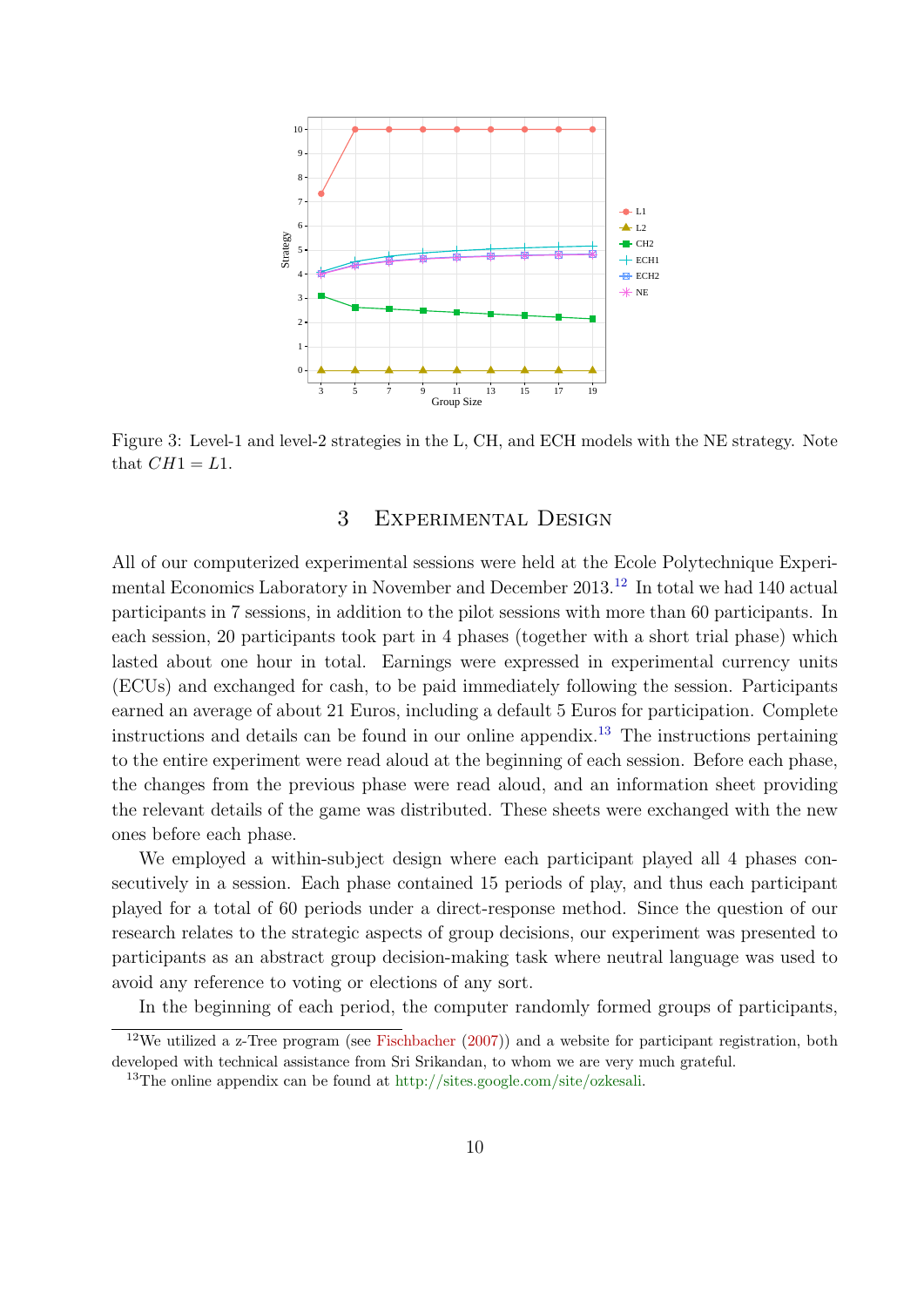of a size which was commonly known and predetermined for each phase (either  $n = 5, 9$ , or 19).[14](#page-10-0) Then, a box was shown to each participant with one hundred squares (to be referred as cards from now on), all colorless (gray in  $z$ -Tree). At the same time, the unknown true color of the box for each group was determined randomly by the computer. The participants were informed that the color of the box would be either blue or yellow, with equal probability. It was openly announced that the blue box contained 60 blue and 40 yellow cards, whereas the yellow box contained 60 yellow and 40 blue cards.

After confirming their agreements to proceed to the next screen, 10 cards drawn by the computer with random locations in the box were shown to the participants, this time with the true colors. These draws were independent among all participants but were drawn from the same box for those participants who are in the same group. Having observed the 10 randomly-drawn cards, the participants were required to choose either blue or yellow by clicking on the corresponding button. Then, the decision for the group was reached by majority rule, which was resolute every time, since we only allowed an odd number as the group size and abstention was not allowed. Once all participants in a group had made their choices, the true color of the box, the number of members who chose blue, the number of members who chose yellow, and the earnings for that period were revealed on the following screen. A new period started after everyone confirmed.

In one of the four phases, the group size was set at  $n = 5$  and the payoffs were symmetric. Each participant earned 500 ECUs for any correct group decision (i.e., a blue decision when true color of the box was blue, or a yellow decision when true color of the box was yellow). In the case of an incorrect decision, no award was earned. In the other three phases, each treatment differed only in the size of the groups (5, 9, or 19) where asymmetric payoffs were fixed. The correct group decision when the true color of the box was blue awarded each participant in the group with 900 ECUs, whereas the correct group decision when the true color of the box was yellow awarded them with  $200$  ECUs.<sup>[15](#page-10-1)</sup> Lastly, we implemented a random-lottery incentive system where the final payoffs at each phase were determined by the payoffs from a randomly-drawn period.<sup>[16](#page-10-2)</sup>

Let us underline that the asymmetry introduced in the remuneration was the primary source of deviation from the Nash equilibrium behavior in our experiment. As seen later, it is not surprising that an informative strategy (i.e. voting for the choice favored by the signal),

<span id="page-10-0"></span><sup>&</sup>lt;sup>14</sup>In the phase with  $n = 9$ , two groups of 9 randomly-chosen members were formed at each period. Having 20 participants in total in each session, 2 randomly-chosen participants were 'on wait' during the period. The same method is applied in the phase with  $n = 19$ . A group of 19 was formed and thus one randomly-chosen participant waited.

<span id="page-10-1"></span><sup>&</sup>lt;sup>15</sup>We also conducted pilot sessions with the reward of 800 ECUs and 300 ECUs. As there was less of a marked contrast in the observed deviations from Nash behavior, we decided to run the rest of the sessions with the rewards 900 ECUs and 200 ECUs.

<span id="page-10-2"></span><sup>&</sup>lt;sup>16</sup>Subjects were told both verbally and through info sheets that in the case where the lottery picked a period for remuneration in which a participant has been waiting, the payoff in that phase for this participant was set at 500 ECUs, which is about the average of the winning points.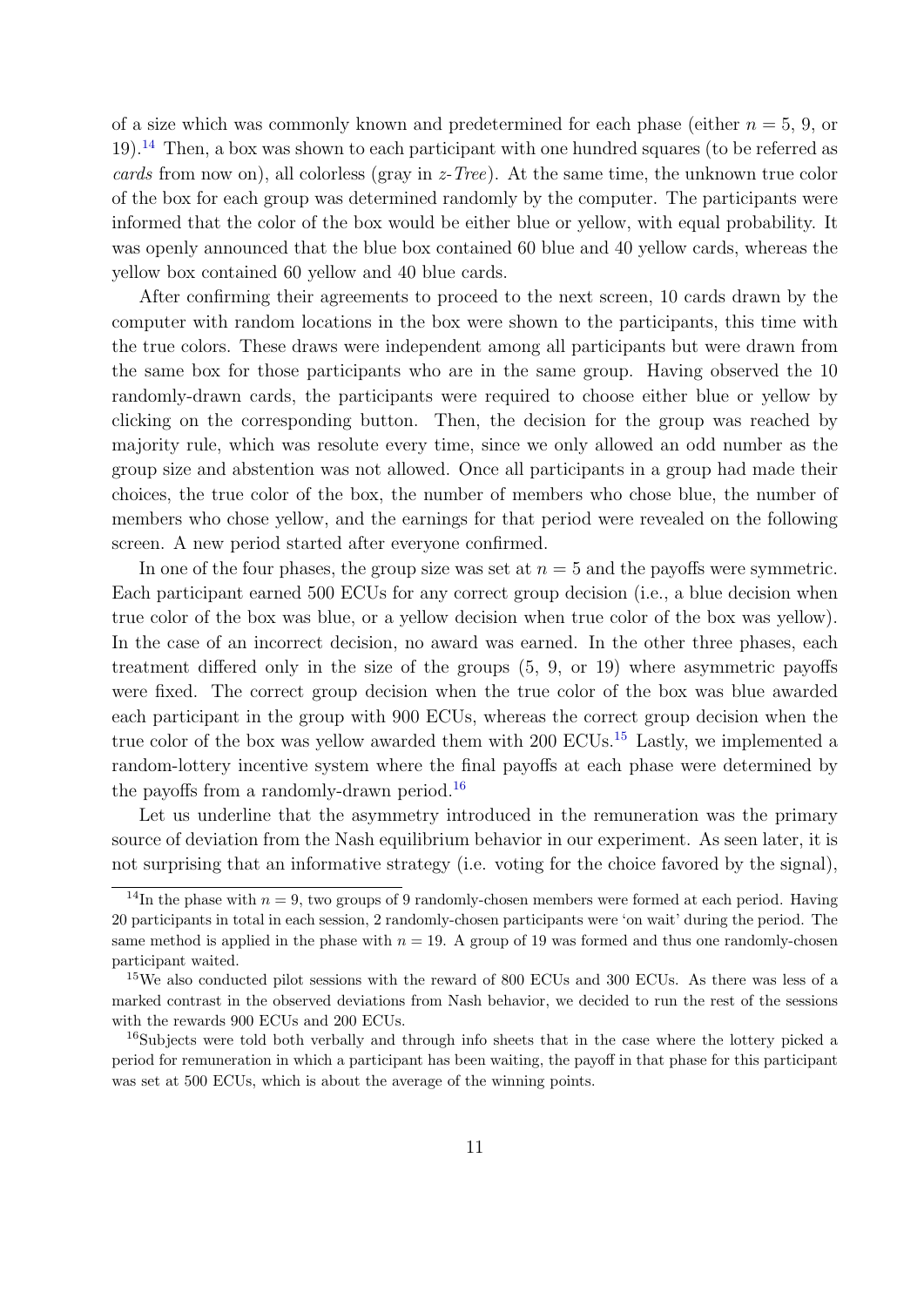or one close to it, is employed by a large majority of the participants under symmetric awards (see histogram in Figure [4](#page-14-0) (a)). When it is commonly known that one of the alternatives may provide a larger award, in addition to the change of the symmetric Nash equilibrium shifting towards the ex ante preferable alternative, each individual's behavior may shift, and furthermore, such shifts may be heterogeneous across individuals. Consequentially, each individual may hold heterogeneous beliefs over the strategies employed by the other individuals in the group. The accumulated effects of such heterogeneous belief formation may hamper the performance of group decision-making, which is one of our main concerns in this paper.

At the beginning of each session, as part of the instructions, participants played through two mandatory trial periods. Each session concluded after a short questionnaire. According to the anonymously-recorded questionnaire, 44% of the participants were female. The age distribution was as follows: 31% between the age of 19 and 22, 26% between 23 and 29, 14% between 30 and 39, and 29% between 40 and 67. Heterogeneity in their professions was relatively high: 46% administrative staff, 37% undergraduate students ("Polytechniciens"), 12% Ph.D. students, 1% master students, and 3% researchers. 6% of the participants had previously taken an advanced course in game theory, while 14% had taken an introductory course. 39% said that they had some notions about game theory, while 41% claimed to have no knowledge of game theory.

#### 4 Experimental Results

<span id="page-11-1"></span>In this section we present and analyze our experimental results by investigating certain behaviors of the participants at both the individual and group levels.

#### 4.1 CUTOFF STRATEGIES

Under our experimental design, a pure strategy of an individual is a function from the realized signal to a binary vote. It is straightforward to show that the best reply of an individual, given any belief on strategies used by the other group members, is a cutoff strategy. There exists a threshold for each individual such that she votes for blue if and only if her signal induces a higher posterior probability of a blue state than the threshold. Since the posterior belief over the two states varies monotonically as a function of the number of blue cards among the 10 revealed ones, a cutoff strategy in our experiment is that each individual votes for blue when the number of observed blue cards is higher than the cutoff value, and for yellow otherwise. Special cases include voting for one of the colors regardless of the signal. The cutoff value is considered as an extreme value (either 0 or 10) for such a behavior.

What we have observed in our data is that the majority of participants used a cutoff strategy with randomization.<sup>[17](#page-11-0)</sup> Theoretically, a cutoff strategy may involve a stochastic

<span id="page-11-0"></span> $17$ In the post-experiment questionnaire, a few participants expressed reasonings which seemed to have no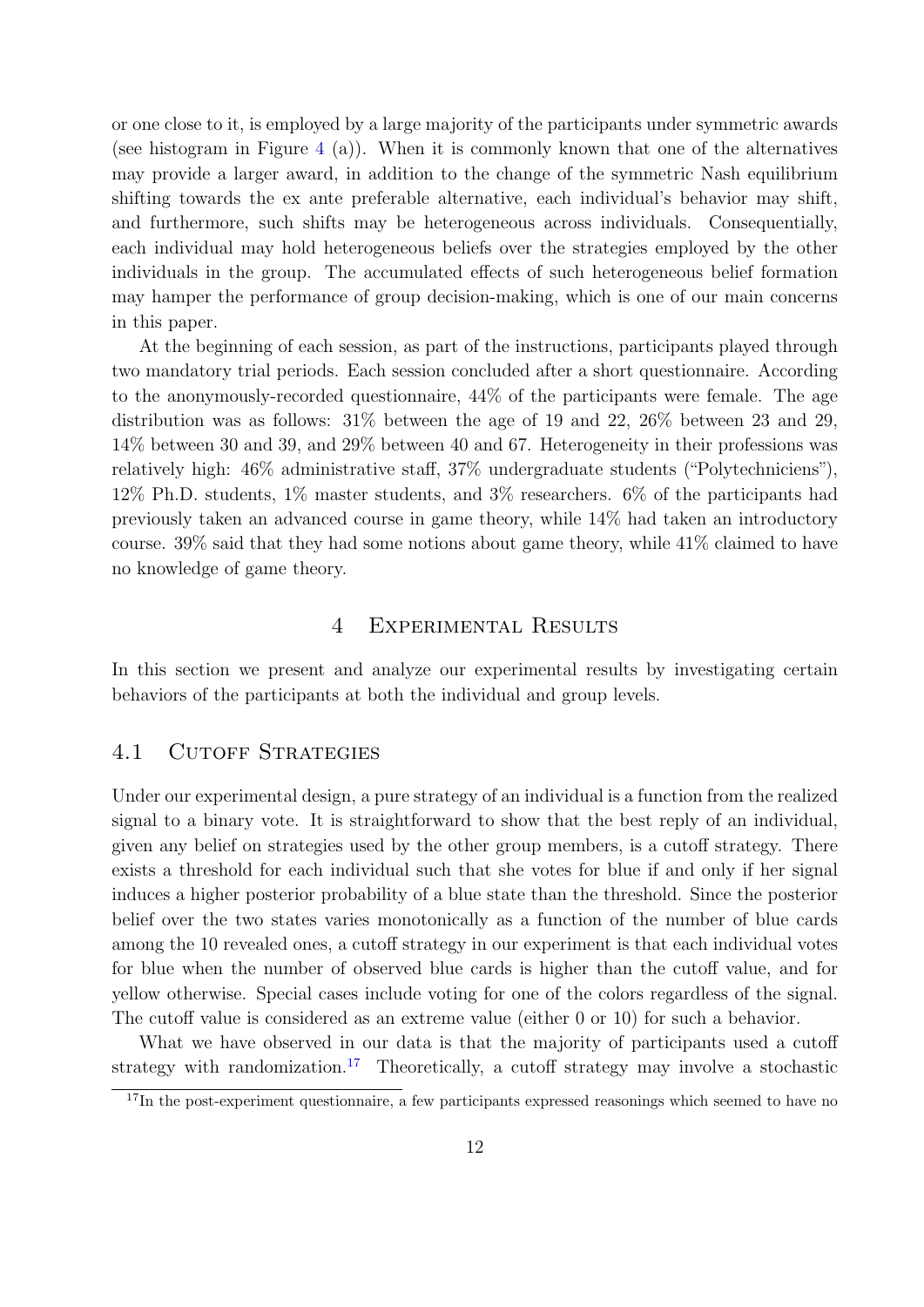behavior only on the exact threshold. In the data, we observed quite a few behaviors in which randomization occurs with two or more realizations of the signal, with the degree of randomization varying monotonically in the right direction (i.e. a higher probability of voting for blue given more blue cards in the signal). We regard such a behavior as a consequence of decision-making with an error or other uncertainties which are not explicitly formalized in the model. Hence, our estimation of the cutoff strategies is derived from a logistic function, in which the cutoff strategies and the error parameter common across individuals are estimated by the maximum likelihood for each phase.

Some robustness checks are in order. During each of the 15 periods in one phase, one signal draw is realized and one voting action is taken by each individual. Therefore, a decent cutoff estimation would require accumulation of a reasonable amount of signal realizations and consequential voting actions over periods. We checked estimations over different intervals of periods and found that estimations based on the data including all 15 periods are robust. Overall, 90.3% of actions are consistent with our estimated cutoff strategies. Inconsistent actions are spread across periods, and the t-statistics of the comparison between the first and last 7 periods are 1.06, 1.32 and 1.39 for the number of inconsistent blue actions, yellow actions and the sum respectively, none statistically significant at  $p > 0.10$  level. Also implied is that we do not observe learning over the periods with respect to the threshold strategies.

|                | 500:500 |       | 900:200 |        |
|----------------|---------|-------|---------|--------|
| Session        | $n=5$   | $n=5$ | $n=9$   | $n=19$ |
| 1              | 4.99    | 3.92  | 4.18    | 4.30   |
| $\overline{2}$ | 4.47    | 3.89  | 3.74    | 3.61   |
| 3              | 4.87    | 4.09  | 4.27    | 4.02   |
| 4              | 5.05    | 3.77  | 3.29    | 3.47   |
| 5              | 5.14    | 4.40  | 4.41    | 4.40   |
| 6              | 4.41    | 4.21  | 4.19    | 4.09   |
| 7              | 4.90    | 4.02  | 4.06    | 3.95   |
| ave.           | 4.83    | 4.04  | 4.02    | 3.98   |

<span id="page-12-0"></span>The average of cutoff strategy estimations is summarized in Table [1.](#page-12-0)

Table 1: Phase averages of cutoff estimations in each session.

In Figure [4,](#page-14-0) histograms of the estimated cutoff values are shown for each phase  $(N = 140)$ . Several remarks are in order. First, we see a clear shift of the distribution from the symmetric payoffs to the asymmetric ones. Most notably, for each of the group sizes of 5, 9 and 19 with asymmetric payoffs, a peak of the frequencies is clearly visible on the intervals  $[0, 1)$ , representing 7%, 9% and 9% of all cutoff values, respectively. As the cutoff value 0

clear connection with any Bayesian update, such as "I chose yellow when I saw three or more yellow cards aligned in a row, since I thought it was a strong sign that the box is yellow." Such a deviation from rationality is not the type which we aim to analyze here.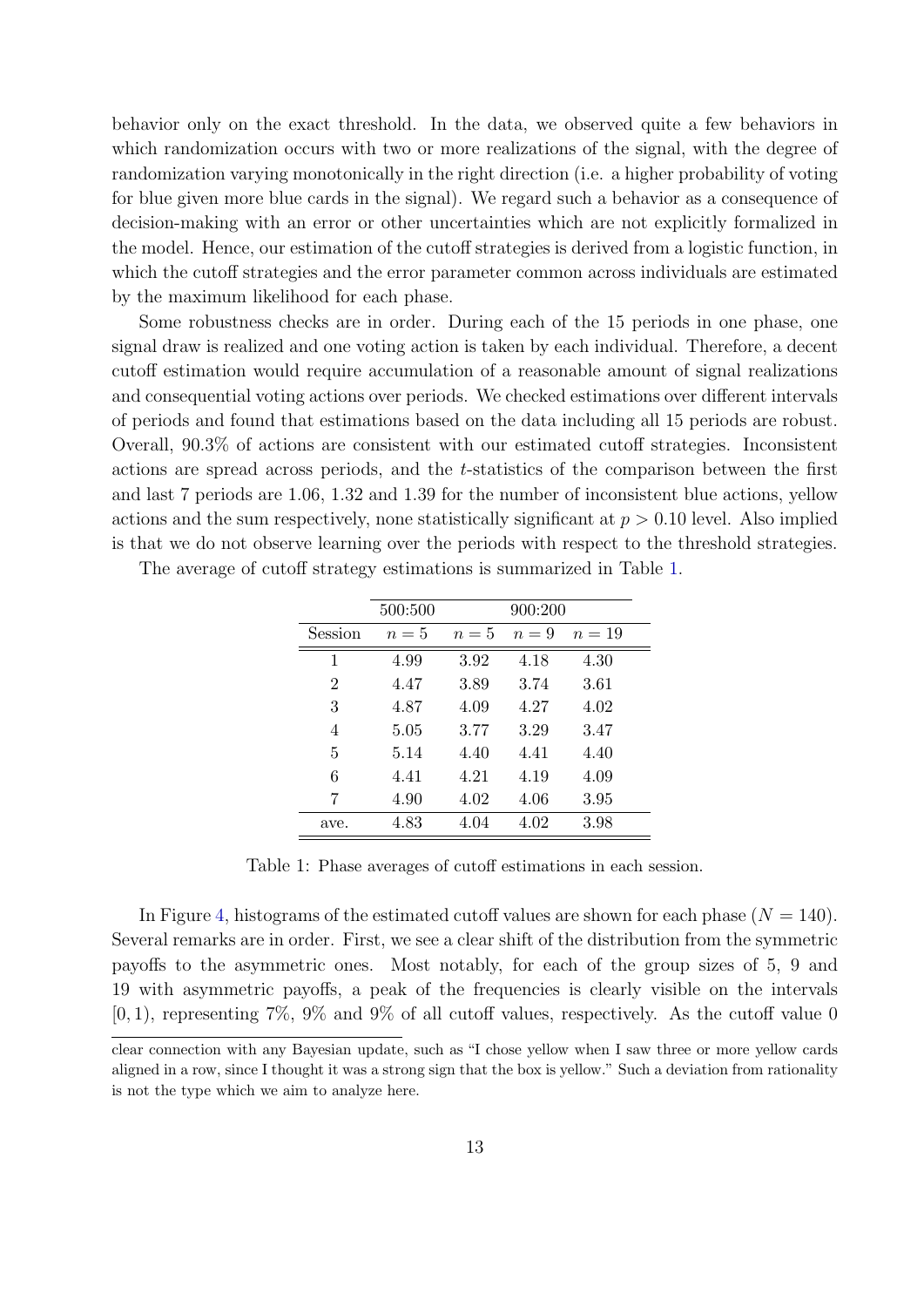corresponds to the behavior of voting for blue regardless of the obtained signal, the presence of the peaks suggests that a certain amount of participants used the signal-independent voting strategy or at least one close to it. Second, about a half of the estimated cutoff values are included in the interval [4, 5) with asymmetric payoffs. The percentages in this interval for group sizes of 5, 9, and 19 are 51%, 51%, and 66%, respectively. Note that the unbiased strategy is represented by the cutoff value of 5. A cutoff value lower than 5 corresponds to a strategy biased in favor of voting for the ex ante optimal choice, blue. Hence, our estimation implies that about one half to two thirds of participants used a cutoff strategy slightly biased towards the ex ante optimal choice. Third, no single player used a cutoff value higher than 8 with asymmetric payoffs. It is worth underlining that no signal-independent voting behavior to the other extreme direction (i.e. a cutoff value of 10, which corresponds to voting for the ex ante unfavorable alternative, yellow, regardless of the signal) is observed with asymmetric payoffs. Fourth, a non-negligible amount of voting behaviors in favor of yellow are observed, even though they are rather a minority. The frequencies of cutoff values higher than 5 are 15%, 17% and 9%, respectively, in the three phases with asymmetric payoffs.

#### 4.2 Level-0 Strategy

In what follows, we evaluate three cognitive hierarchy models: the standard level- $k$  model (L), the Poisson cognitive hierarchy model (CH), and the endogenous cognitive hierarchy model (ECH), estimating the model parameters which fit best to our experimental data with asymmetric payoffs.

Before proceeding to the estimation, we briefly discuss the choice of the level-0 strategy, which can be supported by the idea of *saliency*. As discussed in [Crawford and Iriberri](#page-27-11) [\(2007\)](#page-27-11), inter alia, some naturally occurring landscapes that are focal across the strategy space may constitute salient non-strategic features of a game and attract naïve assessments. For instance, a strategy space represented by a real interval, say  $[m, M]$ , may have its minimal point m, its maximal point M, and its midpoint  $\frac{m+M}{2}$  as salient locations. Furthermore, a non-strategic, level-0 player would evaluate her choices while disregarding others' strategic incentives. In our game, such a behavior corresponds to a strategy of choosing the ex ante favored choice, always voting for blue. The salient location would then be 0.

Furthermore, we look for statistical evidence to validate our choice for the level-0 strategy. First, a common choice for the level-0 strategy in the literature (see discussion in [Camerer](#page-27-5) [et al.](#page-27-5) [\(2004\)](#page-27-5)) is the uniform randomization over all available pure strategies. Second, more specifically in our game, the midpoint strategy of the cutoff value 5 deserves particularly close attention, as it corresponds to the behavior of maximizing the probability of making a right choice, regardless of the winning point (and thus it is not a payoff-maximizing strategy). In our experiment, these two choices for the level-0 strategy make little difference in terms of the level-1 and level-2 strategies, since the payoff function in our game is well-approximated by a linear-quadratic function in which the best reply to a mixed strategy coincides exactly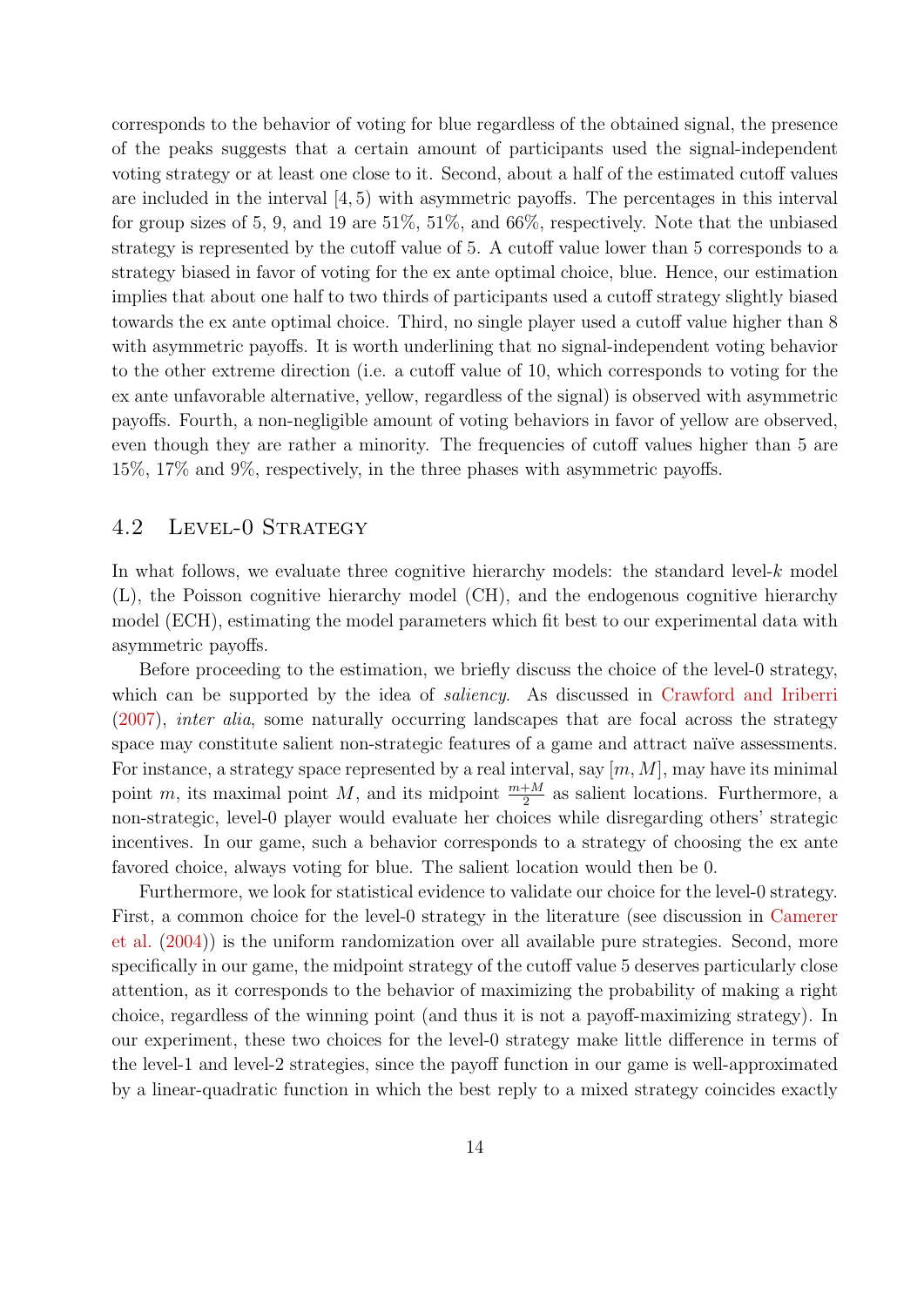<span id="page-14-0"></span>

Figure 4: Histogram of the estimated cutoff strategies, 140 observations.

with the best reply to a pure strategy with the expected value of the mixed strategy (see Section [5](#page-19-0) for more detail). Lastly, we also consider the opposite extreme behavior: voting for yellow regardless of the obtained signal.

Table [2](#page-15-0) provides a comparison based on the maximum likelihood estimation in the ECH model with the group size  $n = 5$ . Both alternative level-0 choices give a significantly worse fit compared to voting for blue all the time, *i.e.*, level- $0 = 0$ . The paired *t*-test statistic is 2.76 for the comparison of 0 and 5 (one-sided p-value  $= 0.031$ ), while it is 2.40 for the comparison of 0 and 10 (one-sided p-value  $= 0.027$ ). For both cases, the Wilcoxon test gives a *p*-value of  $0.078$ <sup>[18](#page-14-1)</sup>

<span id="page-14-1"></span>In what follows, we set the level-0 strategy to be signal-independent voting for the ex-

<sup>&</sup>lt;sup>18</sup>All reported tests in this paper are performed in R (see [R Core Team](#page-28-10)  $(2013)$ ), using the stats package. All paired Wilcoxon signed-rank tests performed in this paper are one-sided.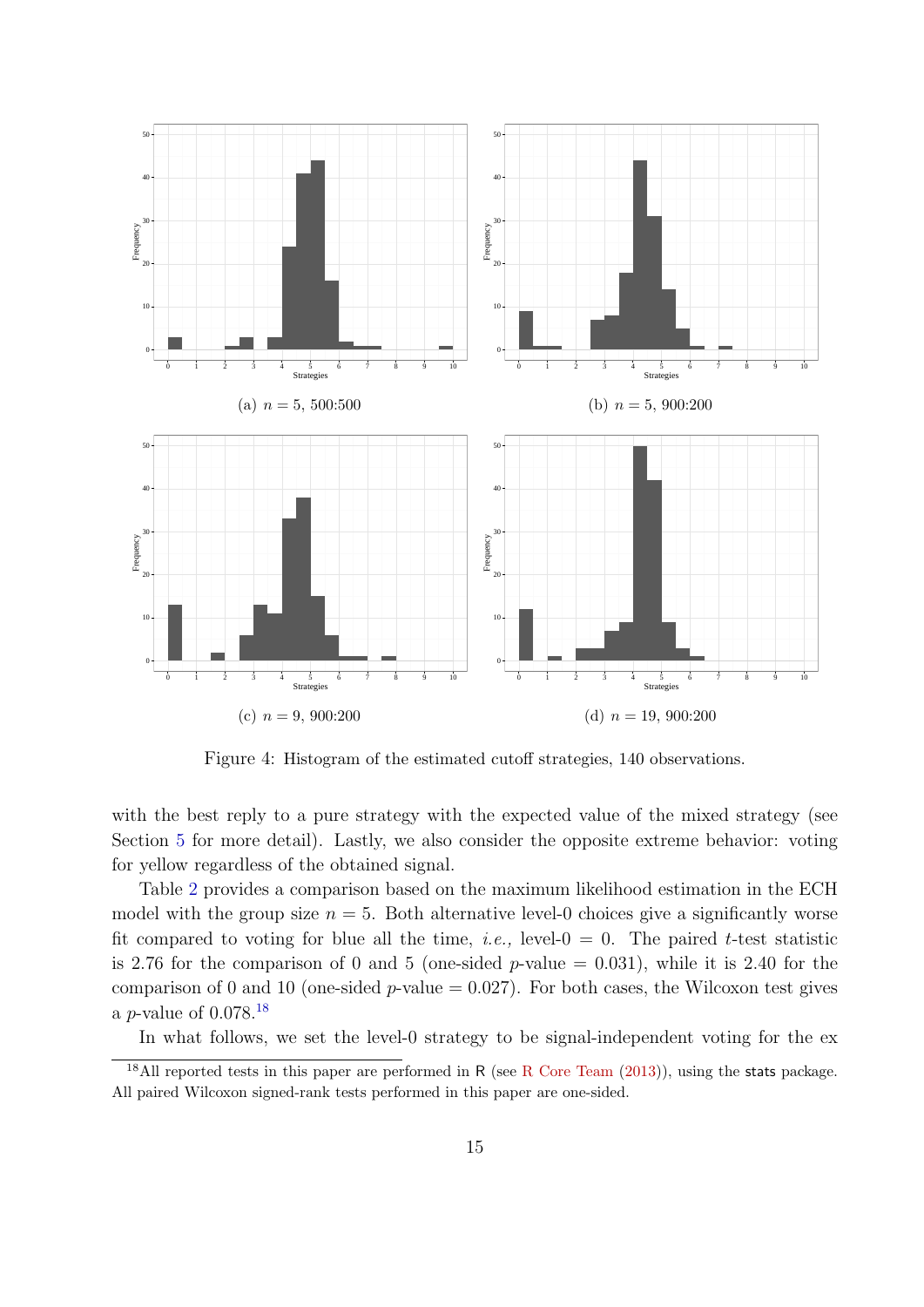<span id="page-15-0"></span>

| Session        | $level-0 = 0$ | $level-0 = 5$ | $level-0 = 10$ |
|----------------|---------------|---------------|----------------|
| 1              | $-20.70$      | $-31.88$      | $-32.11$       |
| 2              | $-34.16$      | $-42.08$      | $-43.29$       |
| 3              | $-25.25$      | $-25.32$      | $-25.34$       |
| $\overline{4}$ | $-31.65$      | $-39.41$      | $-39.86$       |
| 5              | $-21.63$      | $-20.90$      | $-21.49$       |
| 6              | $-22.93$      | $-22.53$      | $-22.56$       |
|                | $-25.52$      | $-28.72$      | $-28.85$       |

Table 2: Comparison of level-0 specifications by maximum log-likelihood for the ECH model with  $n=5$ .

ante favorable alternative, that is, voting for blue regardless of the number of observed blue cards. In terms of the cutoff strategy, it corresponds to the cutoff value of 0.

## <span id="page-15-2"></span>4.3 Level-k Model

An Lk player (level-k player in the L model) maximizes her payoff holding a belief that all other players follow the  $L(k-1)$  strategy. In our game, a best-reply strategy involves an incentive of correcting biases caused by all other players. Therefore, the bias caused by a Lk player with respect to the Nash equilibrium is amplified to the opposite direction as compared to the  $L(k-1)$  strategy, and the degree of amplification increases as n increases. For example, for any level-0 strategy which is biased towards one of the alternatives, the L1 strategy is to play in an opposite direction with a magnitude increasing in  $n^{19}$  $n^{19}$  $n^{19}$ .

Given the parameter values in our experiments, for all values of  $n = 5$ , 9, and 19, the cutoff strategy of the  $L_1$  voter immediately hits 10 as a response to the  $L_0$  play of 0, that is, to vote for yellow regardless of the signal. The same argument applies to L2, which should play 0. Such an oscillation continues in the L model, and a bang-bang solution is obtained perpetually as k increases.

According to the L model, only strategies around the two extremes, 0 and 10, should be observed. Since our experimental data shows a clear inconsistency with such a prediction, we do not further attempt to explain our experimental data with the L model. We underline that [Battaglini et al.](#page-26-7)  $(2010)$  are the first to observe a behavioral anomaly of the level-k model in a binary-state binary-decision problem in a committee.

<span id="page-15-1"></span><sup>&</sup>lt;sup>19</sup>Note that if the level-0 strategy is assumed to be voting for blue regardless of the signal, an  $L1$  voter would see that she is never pivotal and would be indifferent. However, since we allow voters to make errors according to the logistic function, the probability of being pivotal is always non-zero.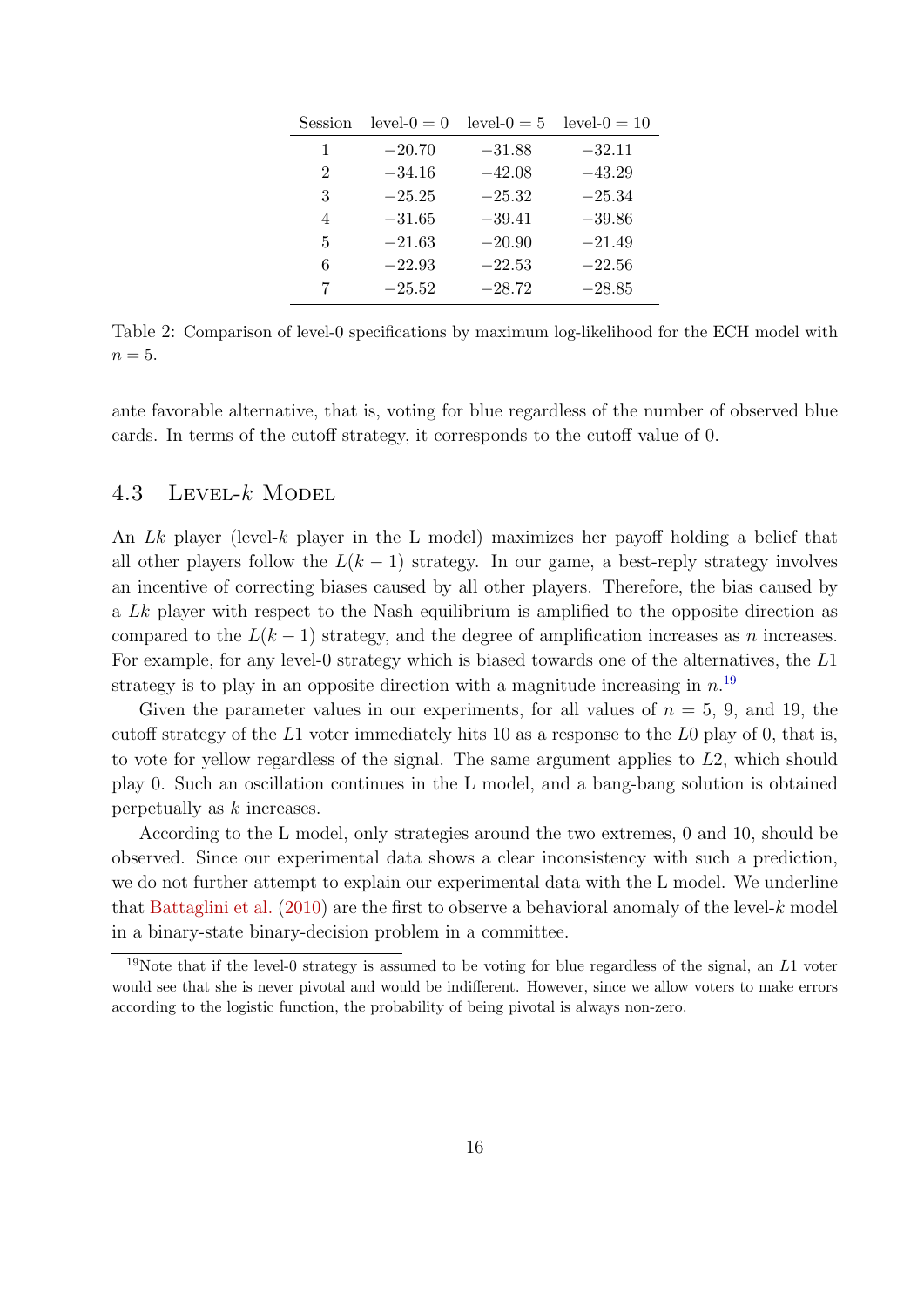#### 4.4 CH Model

The Poisson-CH model stipulates that a *CHk* player (a level-k player in the CH model) maximizes her expected payoff holding a belief that other  $n-1$  players have levels up to  $k-1$ , according to the truncated Poisson distribution. In particular, a CH1 player holds the belief that all other players have level 0, which is exactly the same as the belief of an L1 player. In our game, the CH1 strategy thus has the cutoff value 10 for all  $n = 5$ , 9 and 19. Our maximum likelihood estimation involves finding the best fit of the  $CH2$  strategy which is uniquely determined by the Poisson parameter  $\tau$ .

<span id="page-16-0"></span>

|                | $n=5$    |      |          | $n=9$ | $n=19$   |      |  |
|----------------|----------|------|----------|-------|----------|------|--|
| Session        | $\tau^*$ | CH2  | $\tau^*$ | CH2   | $\tau^*$ | CH2  |  |
| 1              | 5.0      | 2.89 | 3.5      | 2.58  | 2.5      | 2.68 |  |
| $\overline{2}$ | 4.25     | 2.07 | 3.25     | 2.60  | 0.25     | 3.96 |  |
| 3              | 7.5      | 2.72 | 4.0      | 2.55  | 3.25     | 2.75 |  |
| 4              | 4.5      | 2.64 | 2.5      | 2.79  | 0.25     | 3.96 |  |
| 5              | 6.75     | 2.74 | 4.5      | 2.70  | 3.0      | 2.63 |  |
| 6              | 7.75     | 2.85 | 4.0      | 2.55  | 3.0      | 2.77 |  |
| 7              | 6.25     | 2.87 | 4.5      | 2.70  | 2.5      | 2.81 |  |

Table 3: Estimated Poisson coefficient  $\tau^*$  and  $CH2$  strategy. Level-0 strategy is 0 and  $CH1$  is 10.

Table [3](#page-16-0) shows the estimation results of the CH model.<sup>[20](#page-16-1)</sup> An immediate observation is that the best-fitting  $\tau$  values are decreasing as the group size increases. The decreases from  $n = 5$  to  $n = 9$  and from  $n = 9$  to  $n = 19$  are both significant at the  $p < 0.01$  level under both the Wilcoxon test and the t-test. Given that  $\tau$  is the expectation of the level drawn from the Poisson distribution, a smaller  $\tau$  corresponds to a decrease in the expected cognitive levels, ceteris paribus. Therefore, a decrease in the estimated values of  $\tau$  may be interpreted as evidence that the average cognitive level decreases as the group size increases, reflecting a larger cognitive load in large groups. This claim is consistent with the findings of [Guarnaschelli et al.](#page-28-11) [\(2000\)](#page-28-11), in which evidence of decreasing accuracy with larger groups is reported.

However, our interpretation of the decrease of  $\tau$  under the CH model should come with a caveat. As a function of  $\tau$  and n, the CH2 strategy is decreasing in both variables over the relevant range of our game. This is because of the nature of the  $CH1$  strategy, defined as the best reply to the level-0 strategy. Since  $CH1$  hits the upper bound of the strategy space, a  $CH2$  player faces a large upward bias created by  $CH1$  players. Then, her best reply turns in the other direction, toward the lower bound, with the bias increasing in  $n$ . Therefore, if the distribution of the observed behaviors shows little change with respect to the group size, the

<span id="page-16-1"></span><sup>&</sup>lt;sup>20</sup>Level-0 strategy is fixed as 0, and the best-fitting values of  $\tau$  and  $\varepsilon$  are estimated by maximum likelihood. We perform a grid search over interval [0, 10] with an increment of 0.25 for both variables.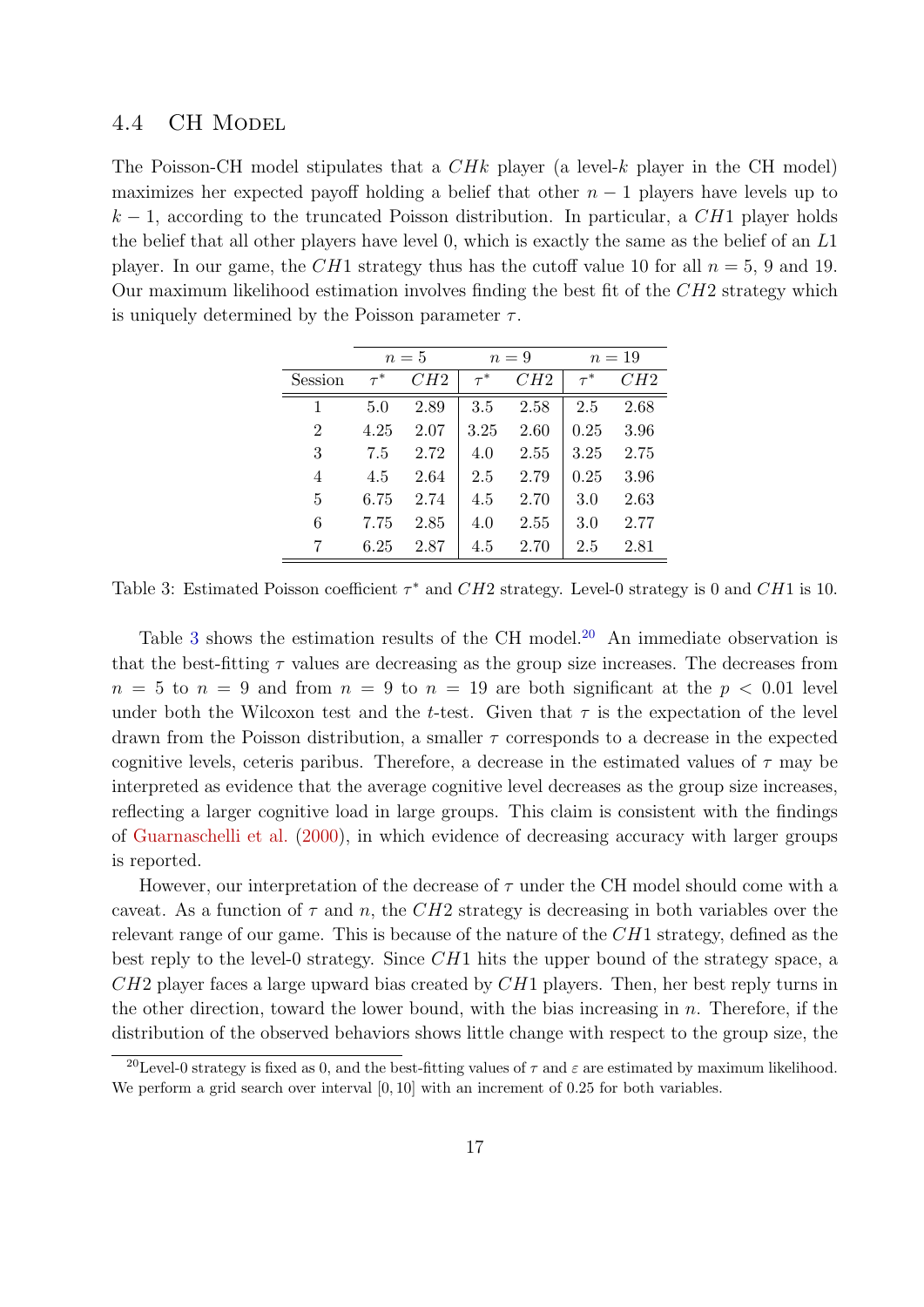estimated  $\tau$  value is expected to be smaller as n increases, implying that a lower expectation of cognitive levels in beliefs does not fully account for the decrease in the estimated values of  $\tau$ .

Table [3](#page-16-0) shows that the difference in the estimated  $CH2$  strategies is not statistically significant from  $n = 5$  to  $n = 9$ . The increase from  $n = 9$  to  $n = 19$  is significant at the  $p < 0.10$  level by the t-test, although such an increase is not observed in the histograms of all estimated strategies in Figure [4.](#page-14-0) The key is an increasing sensitivity of the  $CH2$  strategy for large n. Not only is the best-reply function in our game decreasing, but the slope of the best-reply function becomes steeper as  $n$  increases. Thus, the sensitivity of the best reply to the belief over the other players' strategies also increases as  $n$  increases, rendering the reliability of the CH2 estimation (and therefore the interpretation of the estimated values of  $\tau$ ) questionable for large n. As we show later in Theorem [1,](#page-23-0) such an increasing sensitivity leads to different asymptotic properties of the strategy between the CH and ECH model. We provide further discussions in Section [5.](#page-19-0)

# 4.5 ECH Model

<span id="page-17-0"></span>

|                | $n=5$    |      |      | $n=9$    |      |      | $n=19$   |      |                  |
|----------------|----------|------|------|----------|------|------|----------|------|------------------|
| Session        | $\tau^*$ | ECH1 | ECH2 | $\tau^*$ | ECH1 | ECH2 | $\tau^*$ | ECH1 | ECH <sub>2</sub> |
| 1              | 4.75     | 4.63 | 4.50 | 4.75     | 4.96 | 4.71 | 10.00    | 5.03 | 4.85             |
| $\overline{2}$ | 2.00     | 4.74 | 4.53 | 3.25     | 4.95 | 4.63 | 4.25     | 5.26 | 4.87             |
| 3              | 10.00    | 4.48 | 4.40 | 8.00     | 4.85 | 4.68 | 10.00    | 5.00 | 4.81             |
| 4              | 2.50     | 4.69 | 4.49 | 2.75     | 5.09 | 4.74 | 3.75     | 5.30 | 4.86             |
| 5              | 10.00    | 4.51 | 4.42 | 10.00    | 4.79 | 4.65 | 10.00    | 5.00 | 4.82             |
| 6              | 10.00    | 4.48 | 4.40 | 6.25     | 4.82 | 4.62 | 9.00     | 5.03 | 4.82             |
| 7              | 6.50     | 4.53 | 4.41 | 7.00     | 4.82 | 4.64 | 6.50     | 5.12 | 4.84             |

Table 4: ECH model. Level-0 strategy is 0.

Table [4](#page-17-0) provides the best-fitting ECH model estimations for  $n = 5$ , 9 and 19. First, an immediate observation is that estimated the  $ECH1$  and  $ECH2$  strategies are both increasing in n. These differences are statistically significant at the  $p < 0.01$  level under the Wilcoxon test.<sup>[21](#page-17-1)</sup> Comparing these values with the Nash equilibrium, the increasing  $ECH1$  and  $ECH2$ are both in line with the increase of the Nash equilibrium with respect to  $n$  (see Figure [3\)](#page-9-1). The intuition is that the Nash equilibrium should monotonically converge to the unbiased strategy (i.e. 5), since all individuals equally share the prior bias caused by the asymmetric payoffs in the symmetric Nash equilibrium, and such an individual share converges to zero

<span id="page-17-1"></span><sup>&</sup>lt;sup>21</sup>The *t*-statistics for *ECH*1 are 13.9 and 6.94, and for *ECH*2 are 9.65 and 9.74, from  $n = 5$  to  $n = 9$  and from  $n = 9$  to  $n = 19$ , respectively, implying that all differences are statistically significant at the  $p < 0.01$ level.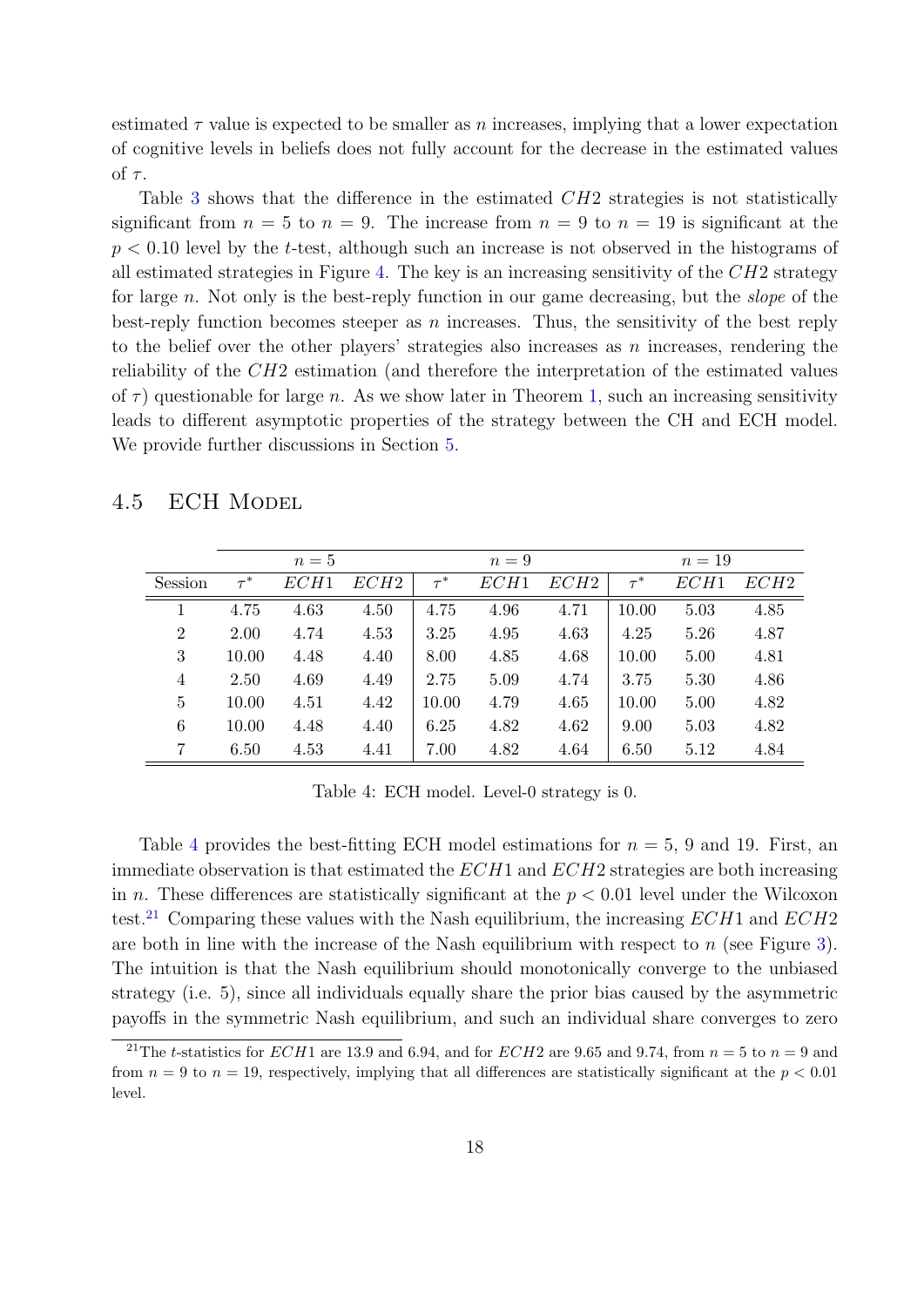as n increases. As we discuss later in Section [5,](#page-19-0)  $ECH1$  would converge to a value opposite to the prior bias with respect to the Nash equilibrium, and ECH2 would approach to the Nash equilibrium (Theorem [1\)](#page-23-0). Our ECH estimations from the data are consistent with those theoretical predictions.

Second, differences of the estimated  $\tau$  values across  $n = 5$ , 9 and 19 are not statistically significant at the  $p > 0.10$  level under the Wilcoxon test in the ECH model, unlike in the CH model. We also observe that the estimated  $\tau$  values hit the upper bound in 7 out of 21 sessions. By definition of the Poisson distribution, such high values of  $\tau$  correspond to the distribution with the probabilities heavily assigned to higher levels. Since the high  $(k \geq 2)$ level strategies converge to the Nash equilibrium in the ECH model (cf. Theorem [1\)](#page-23-0), high values of estimated  $\tau$  mean that the model predicts strategies to be distributed close to the Nash equilibrium. Indeed, all 7 sessions mentioned above coincide exactly with the ones in which only a few (or none) of the level-0 behaviors happened to be realized. As we discuss in greater detail in Section [5,](#page-19-0) one of the most remarkable properties of the ECH model is that all levels  $k \geq 2$  can be classified as "sophisticated" behavior in this class of games. High estimated values of  $\tau$  in some sessions in our data correspond well to this feature of the ECH model.

Moreover, high values of  $\tau$  correspond to the responses obtained in our post-experiment questionnaire. In Figure  $1(b)$ , we saw that a majority of participants claimed that they assigned a ratio larger than 50% for other participants to use the same strategy, with the peak around 80%. Remember that an ECH2 player assigns a probability  $g_2(2) = \frac{\tau^2/2}{1+\tau+\tau^2}$  $1+\tau+\tau^2/2$ for another player to have the same level. We see that  $g_2(2) = 0.8$  (resp.  $g_2(2) = 0.5$ ) corresponds to  $\tau \simeq 8.9$  (resp.  $\tau \simeq 2.7$ ). The estimated values of  $\tau$  in Table [4](#page-17-0) are consistent with the ones implied by the responses in the questionnaire.

#### <span id="page-18-0"></span>4.6 Which model fits the best?

<span id="page-18-1"></span>

|                | $n=5$    |    |                            | $n=9$ |                                                |     | $n=19$ |                                                                                  |          |
|----------------|----------|----|----------------------------|-------|------------------------------------------------|-----|--------|----------------------------------------------------------------------------------|----------|
| Session        | CН       | NE | ECH                        | CH    | NE                                             | ECH | CH     | NE                                                                               | ECH      |
| $\mathbf{1}$   | $-64.67$ |    | $-31.84$ $-20.70$          |       |                                                |     |        | $ -78.28$ $-33.47$ $-22.61$ $ -81.01$ $-25.47$ $-18.77$                          |          |
| $\overline{2}$ |          |    | $-73.73$ $-42.80$ $-34.16$ |       |                                                |     |        | $\vert$ -69.53 -40.89 -37.60 $\vert$ -73.65 -42.32 -30.94                        |          |
| 3              |          |    | $-60.71$ $-25.28$ $-25.25$ |       | $ -74.97$ $-27.53$ $-21.89$ $ -68.61$ $-30.10$ |     |        |                                                                                  | $-30.55$ |
| 4              |          |    | $-70.01$ $-39.38$ $-31.65$ |       |                                                |     |        | $ -68.83 -43.85 -34.36 $ $-71.81 -43.17 -35.72 $                                 |          |
| $\overline{5}$ |          |    | $-66.21$ $-21.23$ $-21.63$ |       |                                                |     |        | $ -71.33$ $-21.73$ $-22.32$ $ -78.94$ $-24.10$ $-24.91$                          |          |
| 6              |          |    | $-60.19$ $-22.50$ $-22.93$ |       |                                                |     |        | $-69.90$ $-34.73$ $-33.41$ $-73.43$ $-32.67$ $-30.86$                            |          |
|                |          |    |                            |       |                                                |     |        | $-60.39$ $-28.70$ $-25.52$ $-68.81$ $-32.38$ $-30.68$ $-75.04$ $-35.44$ $-29.29$ |          |

Table 5: Comparison of models by maximum log-likelihood values.

A comparison of the models in terms of the data fit by the maximum log-likelihood is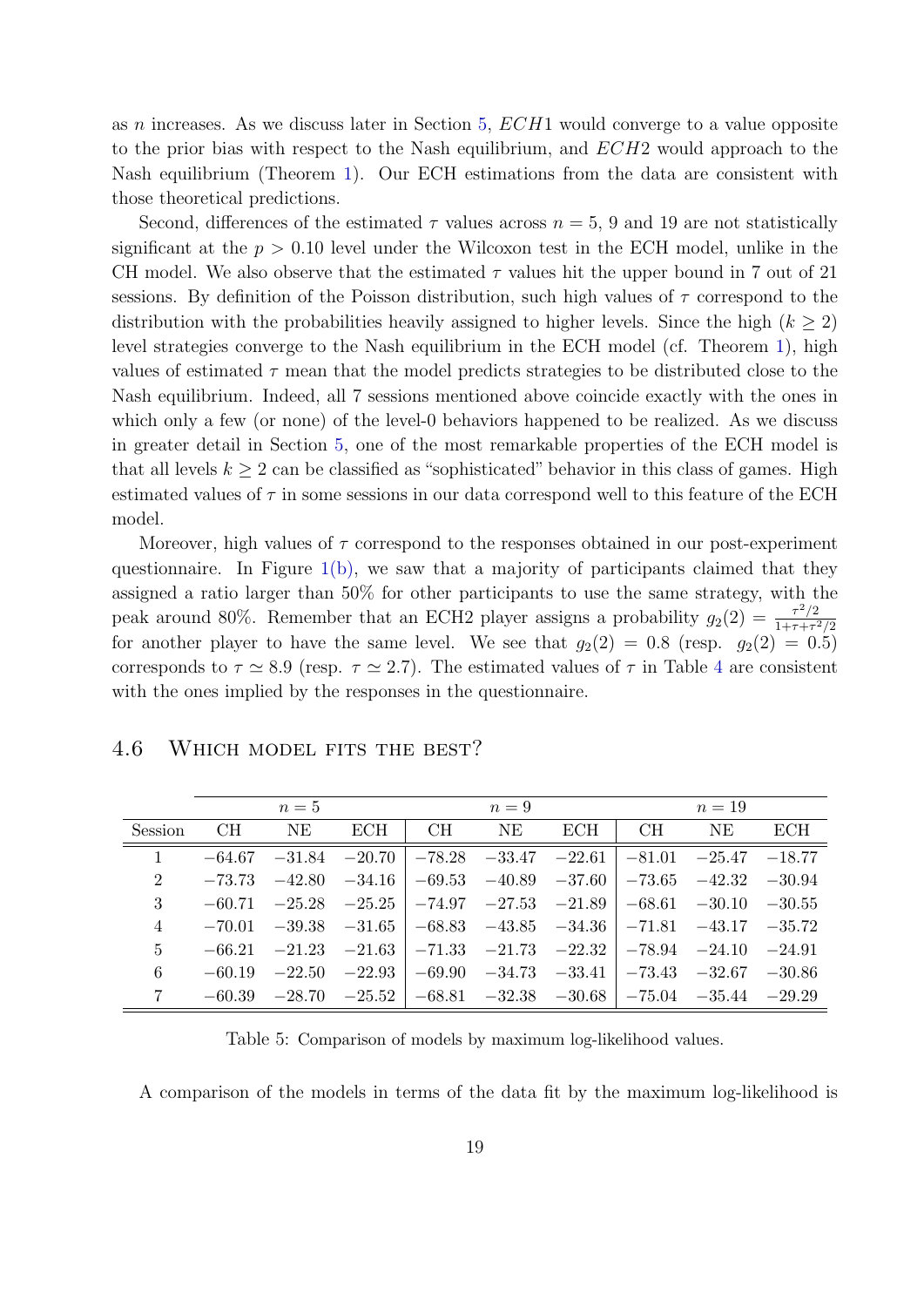summarized in Table [5.](#page-18-1) First, note that the ECH model always fits our data better than the CH model in all sessions.<sup>[22](#page-19-1)</sup> This improvement is significant at the  $p < 0.01$  level under the Wilcoxon test with  $3 \times 7 = 21$  paired observations. The ECH model performs better than the NE in most of the phases, and the  $p$ -value of the Wilcoxon test is 0.013.<sup>[23](#page-19-2)</sup> Taking a closer look at the sessions in which the NE estimation performs well, we observe that they correspond exactly to those in which very few (or none) of the level-0 behaviors are realized. It is not surprising that the Nash equilibrium can explain the data well when only a small number of level-0 behaviors are observed.

We conclude that the data provides clear evidence that the endogenous cognitive hierarchy model (ECH) demonstrates a better fit as compared with the standard level- $k$  model (L), the Poisson cognitive hierarchy model (CH), and the full rationality model (NE) in our stylized laboratory experiments.

## 5 ASYMPTOTIC PROPERTIES

<span id="page-19-0"></span>The main findings from our experimental results in the previous section are that, in an information aggregation problem with asymmetric payoffs, clear deviations from Nash behavior are observed, and that the maximum likelihood estimation shows a better performance of the ECH model fitting the data, as compared with the CH model and the Nash equilibrium.

In this section, our objective is to provide theoretical explanations according to the asymptotic property of the games. We show below that, for a class of games in which the best-reply functions are asymptotically expanding, the distances of the CH and L strategies from the Nash equilibrium diverge away, while that of the ECH strategy is bounded (Theorem [1\)](#page-23-0). On the other hand, for the games in which the best-reply functions are not asymptotically expanding, we show that the strategies in all of these models are bounded (Theorem [2\)](#page-23-1). Our intent here is to provide conditions in as general a form as possible, under which the contrast between the CH and the ECH models arises. We believe that such an analytical explanation would help us better understand the role of the self-awareness, which separates these models.

For the sake of tractability, in this section we focus on linear quadratic games [\(Cur](#page-27-12)[rarini and Feri](#page-27-12) [\(2015\)](#page-27-12)), which have desirable features for our analysis. First, they are fully aggregative games [\(Cornes and Hartley](#page-27-13) [\(2012\)](#page-27-13)), in which the action profile of the players affects the payoff of each player through the aggregate of the strategies of all players and her own strategy. This fits well with our current objective, as our goal here is to understand analytically how the optimal strategy of a player would be affected by the belief over the type of the other players. The fact that the strategies of the other players are explicitly visible in an aggregative form allows us to obtain straightforward insights on the relationship between the shape of the best-reply functions and the players' belief over the strategies of

<span id="page-19-1"></span> $^{22}$ As mentioned in Subsection [4.3,](#page-15-2) the L model predicts a bang-bang solution, and thus the predicted values are out of comparison. Hence, we removed the L model from the table.

<span id="page-19-2"></span><sup>&</sup>lt;sup>23</sup>The Nash equilibrium estimation is computed using the estimated logistic error term  $\varepsilon$  for each session.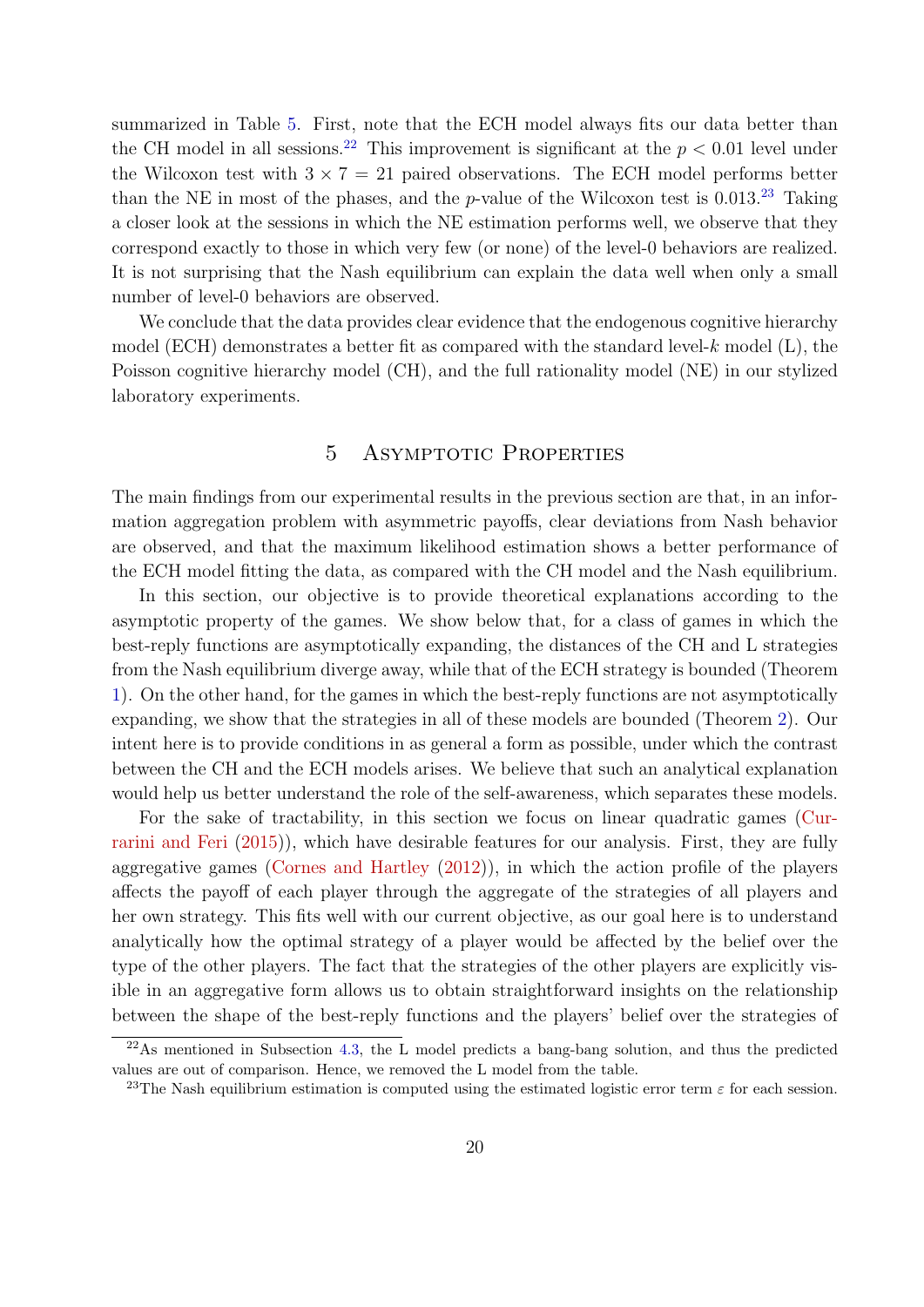the other players. Second, in a more technical convenience, linear quadratic games have a property such that, when a player holds a stochastic belief over the strategies of the other players, the maximizer of her expected payoff coincides with the best reply against the pure strategy which takes the expected value of the aggregate. This is because the order of the partial derivative and the expectation can be switched, as the former is linear. Then, facing heterogeneous beliefs over the other players' strategies, our analysis can simply focus on the best reply against the expectation of the beliefs, which provides us with a high tractability of the models.[24](#page-20-0)

Consider n individuals, each of whom takes an action  $x_i \in \mathbb{R}$ . The payoff of player i in a linear quadratic game is a function of her own action  $x_i$  and the aggregate of the other players' actions  $X_{-i} = \sum_{j \neq i} x_j$  in the following form:

<span id="page-20-1"></span>
$$
u_i(x_i, X_{-i}) = \lambda^t x + x^t \Gamma x \tag{1}
$$

where  $x = (x_i \ X_{-i})^t$ ,  $\lambda = (\lambda_x \ \lambda_X)^t$  and

$$
\Gamma = \left(\begin{array}{cc} \gamma_{11} & \gamma_{12} \\ \gamma_{12} & \gamma_{22} \end{array}\right).
$$

There are several games of interest which fall in the class of linear quadratic games.

<span id="page-20-2"></span>EXAMPLE 1 (A simple quadratic game) Suppose  $u_i(x_i, x_{-i}) = -(\sum_j x_j)^2$ . Then,  $\lambda^t =$ (0 0) and

$$
\Gamma = \left( \begin{array}{cc} -1 & -1 \\ -1 & -1 \end{array} \right).
$$

<span id="page-20-3"></span>Example 2 (Cournot competition) Consider a Cournot competition. Suppose that the inverse demand function is linear  $P(Q) = a - bQ$ , and each firm has a constant marginal cost c<sub>i</sub>. Let  $q_i$  be the quantity produced by firm i and  $Q_{-i} := \sum_{j \neq i} q_j$ . The profit of firm i is:

$$
\Pi_i = q_i (a - b (q_i + Q_{-i}) - c_i).
$$

Then,  $\lambda^t = (a - c_i \quad 0)$  and

$$
\Gamma = \left( \begin{array}{cc} -b & -\frac{b}{2} \\ -\frac{b}{2} & 0 \end{array} \right).
$$

<span id="page-20-4"></span>EXAMPLE 3 *(Keynesian beauty contest games)* Suppose that each of n players chooses a number  $x_i$  simultaneously, and each player's payoff is quadratic with respect to the distance

<span id="page-20-0"></span><sup>&</sup>lt;sup>24</sup>Obtained insights could be extended to a game with more general payoff functions, to the extent that the second-degree Taylor expansion of the payoff function with respect to the aggregate strategy provides an approximation.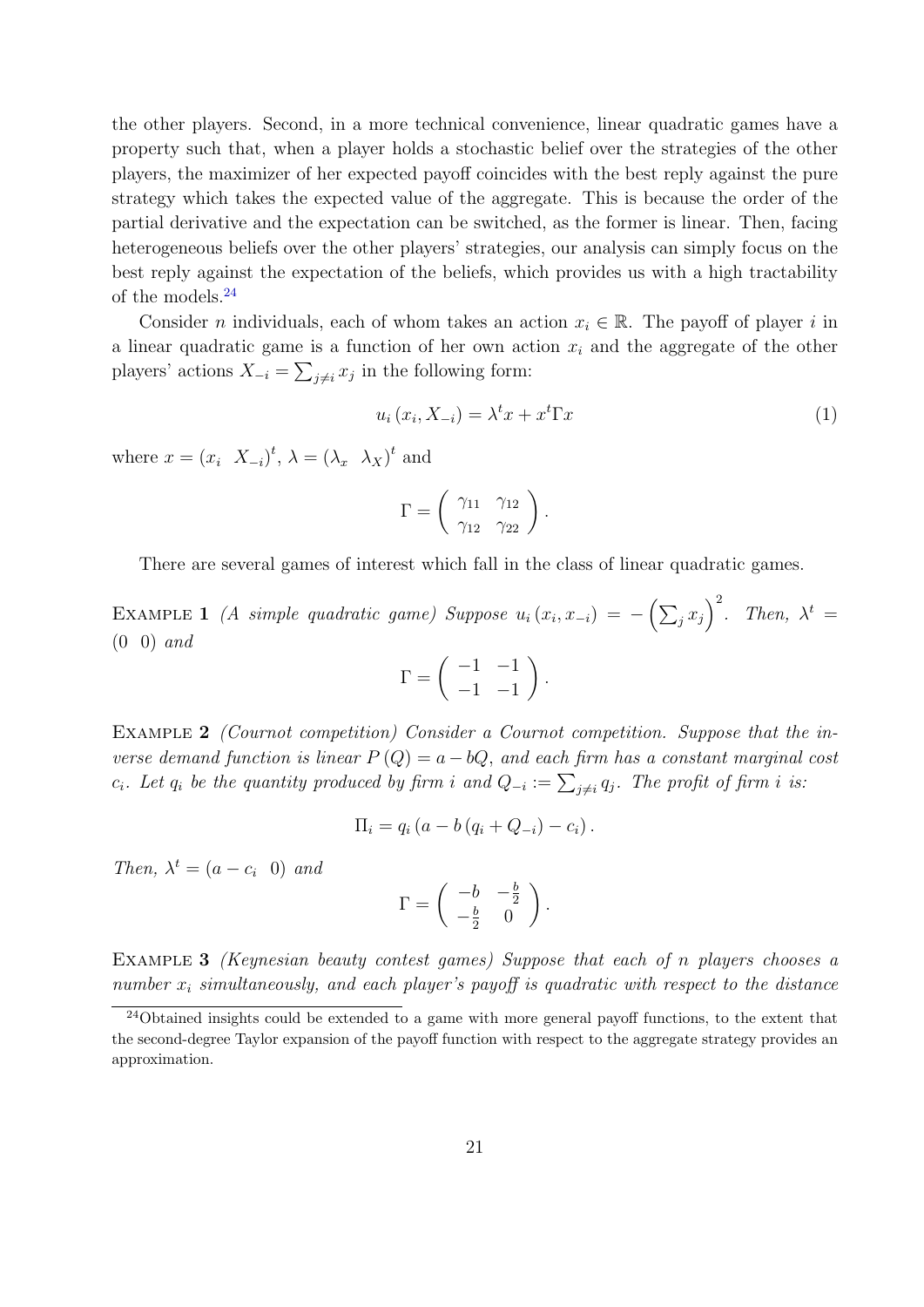between her own choice and the average of all players' choices multiplied by a constant  $p \in$  $(0, 1)$ . Then,

$$
u_i(x_i, X_{-i}) = -\left(x_i - p\left(\frac{x_i + X_{-i}}{n}\right)\right)^2
$$

Then,  $\lambda^t = (0 \ 0)$  and

$$
\Gamma = \left( \begin{array}{cc} -\left(1-\frac{p}{n}\right)^2 & \left(1-\frac{p}{n}\right)\frac{p}{n} \\ \left(1-\frac{p}{n}\right)\frac{p}{n} & -\left(\frac{p}{n}\right)^2 \end{array} \right).
$$

EXAMPLE 4 (Public good provision game) Suppose that each agent contributes  $x_i$  to a public good and the cost is quadratic:

$$
u_i(x_i, X_{-i}) = \theta_i(x_i + X_{-i}) - c_i x_i^2.
$$

Then,  $\lambda^t = (\theta_i \ \theta_i)$  and

$$
\Gamma = \left( \begin{array}{cc} -c_i & 0 \\ 0 & 0 \end{array} \right).
$$

We impose some regularity conditions on the linear quadratic game in the form  $(1)$ . First, we assume  $\gamma_{11}$  < 0. This implies that  $u_i$  has a unique maximizer for any  $X_{-i}$  and thus the best-reply function is well-defined. It is straightforward to show that the game defined by [\(1\)](#page-20-1) has a unique symmetric Nash equilibrium:

$$
x^* := -\frac{\lambda_x}{2(\gamma_{11} + (n-1)\gamma_{12})}.
$$

We assume that the denominator is non-zero so that the symmetric Nash equilibrium is well-defined. By applying a parallel transformation  $y_i := x_i - x^*$ , [\(1\)](#page-20-1) becomes:

$$
u_i = \lambda^t x + x^t \Gamma x = \lambda_y^t y + y^t \Gamma y + c
$$

where  $y = (y_i Y_{-i})^t$ ,  $\lambda_y = (0 \lambda_Y)^t$ , and  $\lambda_Y$  and c are independent of y. As the terms  $\lambda_y^t y = \lambda_Y Y_{-i}$  and c have no strategic consequence on player i's behavior (i.e. the best-reply function of player i is unaffected), we can assume  $\lambda_Y = 0$  and  $c = 0$  without loss of generality. Therefore, in the following, we focus our attention on the games with the payoff function:

<span id="page-21-0"></span>
$$
u_i = y^t \Gamma y,\tag{2}
$$

.

with  $\gamma_{11}$  < 0 and  $\gamma_{11}$  +  $(n-1)\gamma_{12} \neq 0$  (as in [Angeletos and Pavan](#page-26-8) [\(2007\)](#page-26-8)). Notice that there is a unique symmetric Nash equilibrium  $y_i^* = 0$  for all *i*.

The first-order condition of player  $i$  is:

$$
\frac{\partial u_i}{\partial y_i} = 2\gamma_{11}y_i + 2\gamma_{12}Y_{-i}.
$$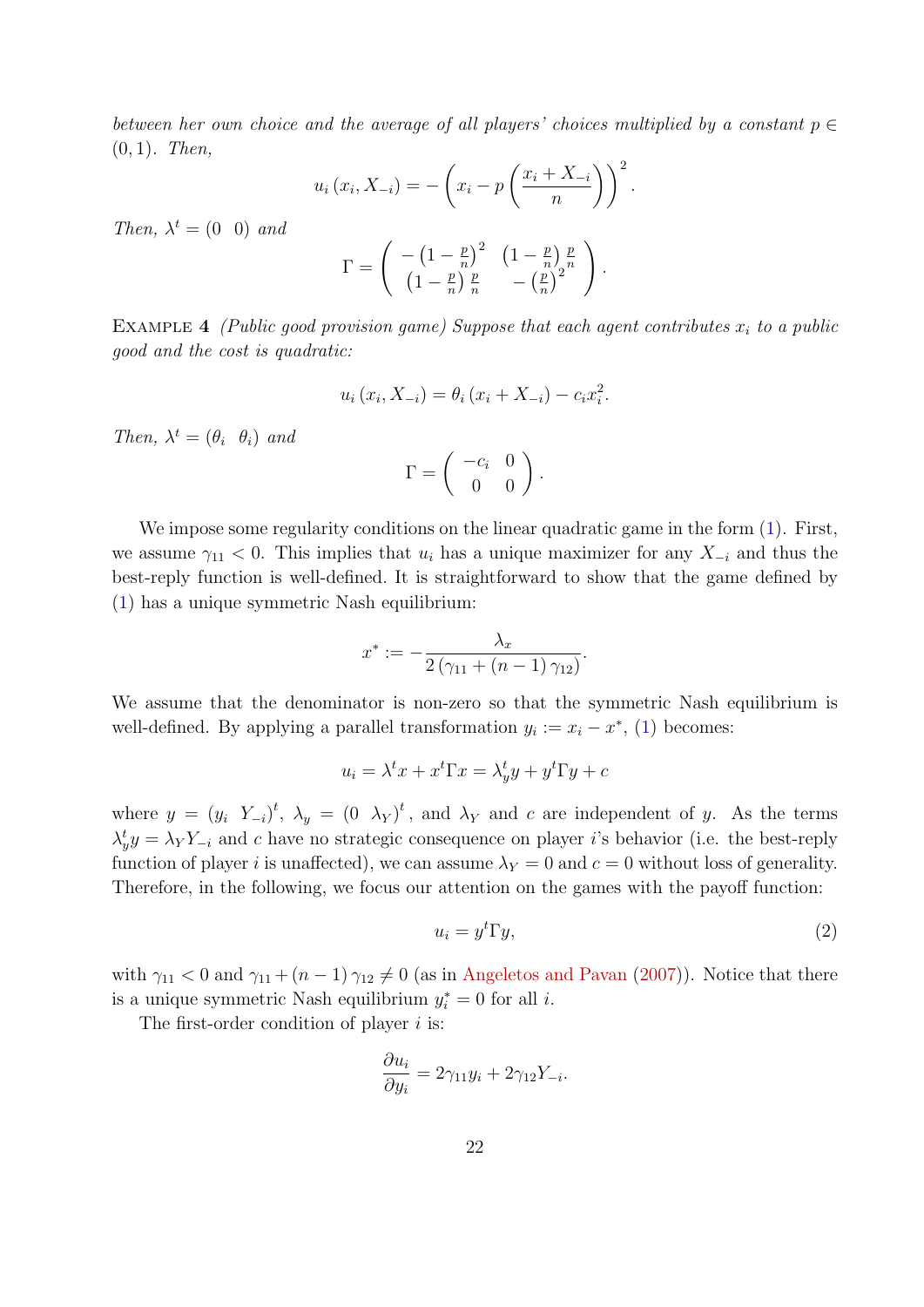When player  $i$  holds a stochastic belief over the strategies of the other players, the aggregate of the other players' strategies is a random variable  $\tilde{Y}_{-i}$ . Since the first-order condition is linear in Y<sup>−</sup><sup>i</sup> in quadratic games, the best reply against a mixed-strategy profile coincides with the best reply against the aggregate strategy which takes deterministically the expected value of the random variable:

<span id="page-22-1"></span>
$$
BR_i\left(\tilde{Y}_{-i}\right) = -\frac{\gamma_{12}}{\gamma_{11}} \mathbb{E}\left[\tilde{Y}_{-i}\right].\tag{3}
$$

In order to describe asymptotic properties, we consider a sequence of linear quadratic games in which the number of players increases. More precisely, let  $G(n) = \langle n, \mathbb{R}, (u_i^n)_{i=1}^n \rangle$ be a normal-form game with  $n$  players where the set of pure strategies is fixed as the set of real numbers  $\mathbb{R}^{25}$  $\mathbb{R}^{25}$  $\mathbb{R}^{25}$  and  $u_i^n$  is the payoff function of player i which satisfies [\(2\)](#page-21-0). We analyze asymptotic properties of the strategies under the sequence of games  $\{G(n)\}_{n=2}^{\infty}$ .

Remind that the three models under our scrutiny here, L, CH and ECH, differ only in the assumption imposed on players' beliefs on the types of the other players. For each model, the strategy in each level is defined in the same way as in Definition [1.](#page-6-0) The only difference is that the frequency  $g_k(h)$ , assigned in the belief of a level-k player to the event in which each of the other players should be level-h, is specified by the equation (ECH) in Section [2](#page-4-0) in the ECH model, but it is replaced by (L) (resp. (CH)) in the L (resp. CH) model. It is worth emphasizing that our results in this section do not hinge on the Poisson assumption concerning the underlying distribution  $f_k$ . We consider a sequence of level-symmetric strategies  $\sigma = (\sigma_k)_{k \geq 0}$  where for each  $k \geq 1$ ,  $\sigma_k$  maximizes the expected payoff under the belief  $g_k(h)$ .

For each game  $G(n)$  and each of the three models, the level-0 strategy  $\sigma_0$  is exogenously given, allowing the possibility for a mixed strategy. In order to make the comparison explicit across the models for  $k \geq 1$ , we add a superscript which represents the model, such as  $\sigma_k^L$ ,  $\sigma_k^{CH}$ , and  $\sigma_k^{ECH}$ . Note that, by [\(3\)](#page-22-1),  $\sigma_k^{M}(n)$  are all pure strategies for  $k \geq 1$  for each model  $M \in \{L, CH, ECH\}.$ 

We assume that the following limit exists, allowing infinity:

$$
A := \lim_{n \to \infty} \left| \frac{\gamma_{12}}{\gamma_{11}} n \right| \in \mathbb{R}_{\geq 0} \cup \{ \infty \}.
$$

Remember that  $-\frac{\gamma_{12}}{\gamma_{11}}$  $\frac{\gamma_{12}}{\gamma_{11}}$  is the slope of the best-reply function [\(3\)](#page-22-1). Since  $\tilde{Y}_{-i}$  is the sum of the strategies of the other players, A is the limit of the slope of player i's best-reply function, as a function of the average of the other players.

<span id="page-22-0"></span><sup>&</sup>lt;sup>25</sup>The assumption of the one-dimensional, unbounded strategy space allows us to obtain clear insights on the convergence and/or divergence of the strategies. In the games with a compact, one-dimensional strategy space, these insights could be inherited with some adjustments, e.g. divergence corresponds to a bang-bang corner solution.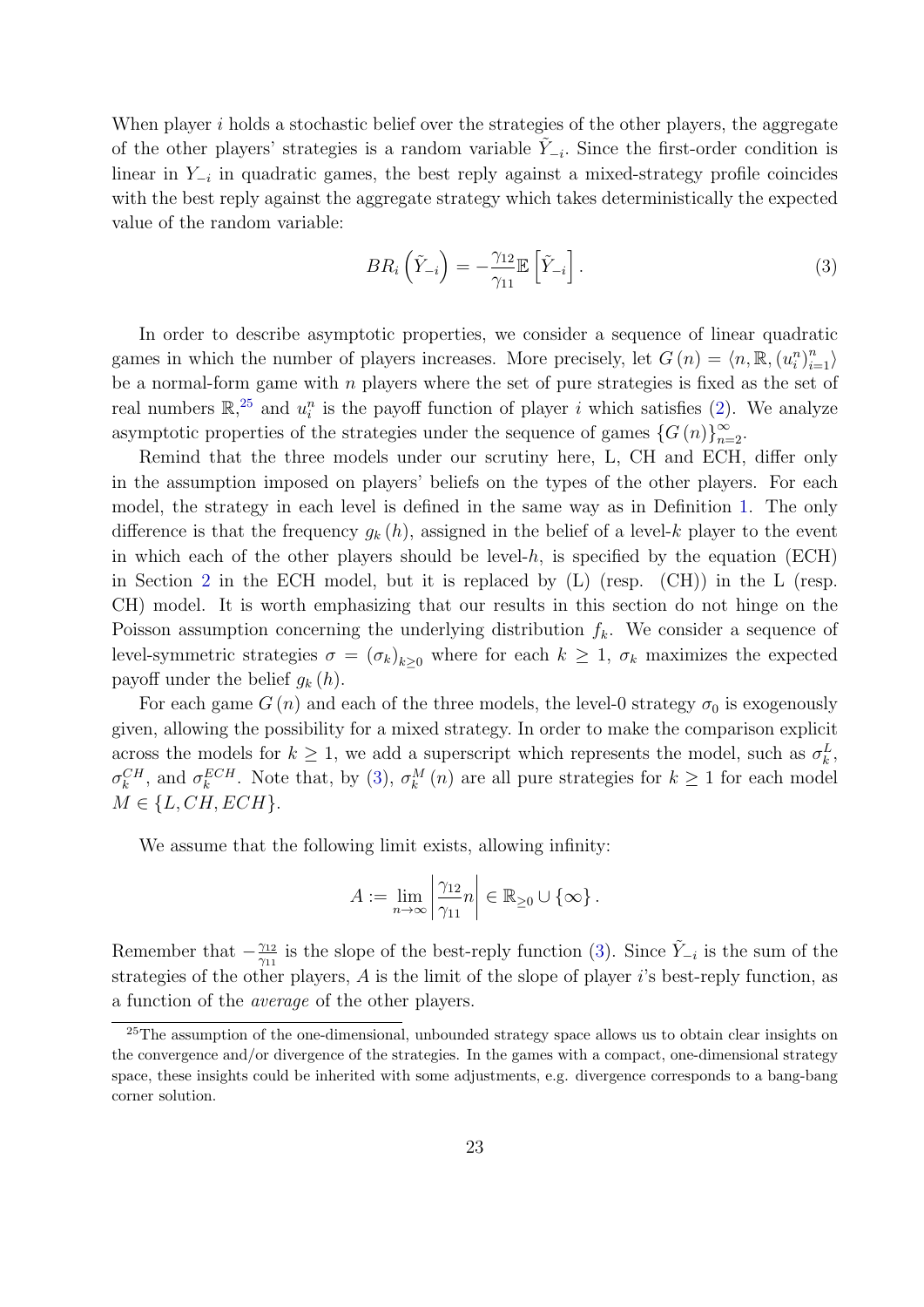First, we consider the case  $A = \infty$ . In such games, we say that the sequence of the games is asymptotically expanding, denoting the property that the sensitivity of one's strategy to the average strategy of the other players increases without a bound. We show that the strategies diverge from the Nash equilibrium in the L and the CH models, while it is bounded in the ECH model.

<span id="page-23-0"></span>THEOREM 1 Consider a sequence of games  $\{G(n)\}_{n=2}^{\infty}$  in which the payoff functions satisfy [\(2\)](#page-21-0) for each n. Consider any  $\sigma_0$  and let  $\mu := \mathbb{E}[\sigma_0]$ . Suppose  $A = \infty$ . For any  $\mu \neq$  $[0, \lim_{n\to\infty} \left| \sigma_k^L(n) \right| = \infty$  and  $\lim_{n\to\infty} \left| \sigma_k^{CH}(n) \right| = \infty$ , while  $\lim_{n\to\infty} \left| \sigma_1^{ECH}(n) \right| < \infty$  and  $\lim_{n\to\infty} |\sigma_k^{ECH}(n)| = 0$  for all  $k \geq 2$ .

Among the examples described above, the sequence  $\{G(n)\}_{n=2}^{\infty}$  is asymptotically expanding  $(A = \infty)$  in the simple quadratic game (Example [1\)](#page-20-2) and in the linear Cournot competition (Example [2\)](#page-20-3). A common feature of these games is that the aggregate of all players' strategies enters in each player's payoff in a way that the aggregate term does not dissipate for large n. When  $A = \infty$ , we show that the behaviors in the ECH model show a stark contrast with those in the L or in the CH model. The presence of the self-awareness condition thus leads to an intrinsic difference in the prediction. Moreover, we show that the ECH strategy converges to the Nash equilibrium for any level  $k \geq 2$ .

We interpret these properties of the ECH model as accurately capturing the phenomenon which is frequently observed in the behavioral data. In addition to a naïve strategy (level-0), we often observe sophisticated behaviors, with possibly heterogeneous degrees of sophistication. What is implied by Theorem [1](#page-23-0) for asymptotically expanding games is that there are fundamentally three degrees of strategic sophistication: naïve (level-0), partially sophisticated (level-1), and highly sophisticated (level-2 or more). Since the strategies of level-2 or higher all converge to the Nash equilibrium, behaviors in this class of games fall in one of the following three classes asymptotically: (i) naïve strategy which does not maximize the expected payoff, (ii) level-1 strategy which maximizes the payoff but under an inconsistent belief, and (iii) fully sophisticated strategy, which maximizes the payoff under the consistent belief.

Now, consider a sequence of games which satisfies the same conditions assumed in Theorem [1,](#page-23-0) except for that in A.

<span id="page-23-1"></span>THEOREM 2 Suppose  $A < \infty$ . For any  $\mu$ ,  $|\sigma_k^L(n)|$ ,  $|\sigma_k^{CH}(n)|$  and  $|\sigma_k^{ECH}(n)|$  are all bounded as  $n \to \infty$ , for all  $k \geq 1$ .

In the standard Keynesian beauty contest games (Example [3\)](#page-20-4), we have:

$$
A = \lim_{n \to \infty} \left| \frac{\left(1 - \frac{p}{n}\right) \frac{p}{n} n}{- \left(1 - \frac{p}{n}\right)^2} \right| = p < \infty.
$$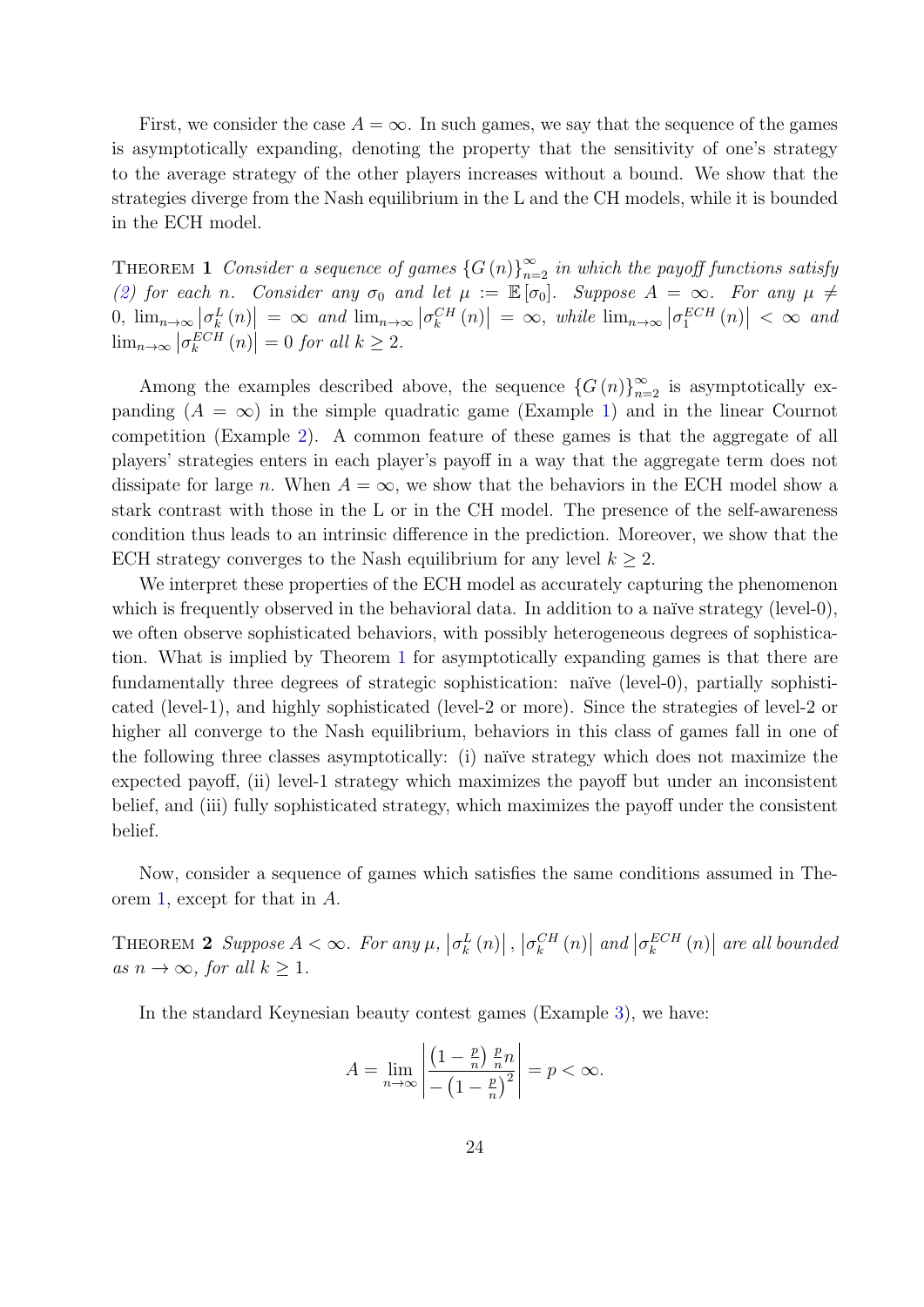In the games with  $A < \infty$ , the slope of the best-reply function is bounded as n goes to infinity. Hence, even in a game with a large number of players, the optimal strategy of a player does not diverge away. In the beauty contest games, we see that the aggregate term is relevant in each player's payoff to the degree of the average of all players.

Implied by Theorem [2](#page-23-1) is that the self-awareness condition has little relevance in the games with  $A < \infty$ .<sup>[26](#page-24-0)</sup> Therefore, in these games, the ECH model does not add much to the existing models of strategic thinking, such as the standard level- $k$  model or the Poisson cognitive hierarchy model. Above all, the ECH model does not undermine the experimental success of the existing models in these games.

As far as our knowledge goes, most of the remarkable results in the literature of strategic thinking have treated the games with  $A < \infty$ , such as the beauty contest games. Other examples include finite games, such as market entry games, coordination games, or centipede games, to name a few. Even for the finite games, as long as the game is dominance solvable, we can consider in a large sense that the game falls into the class of  $A < \infty$ , since the infinite iteration of applying the best-reply function leads to a convergence to the Nash equilibrium.

It is rather straightforward to see why dominance-solvable games have been the most frequently chosen object of research in this literature. When the iterative application of the best-reply function leads to the unique Nash equilibrium, it corresponds to the high-level strategies converging to the Nash equilibrium. Such a property is often considered to fit well to the idea that the deviation from the Nash equilibrium caused by the limited cognitive ability of the low-level players dissipates as the cognitive limit goes to infinity.

Theorem [1](#page-23-0) and Theorem [2](#page-23-1) together do not show the superiority of the ECH model per se. What is implied by Theorem [1](#page-23-0) is simply that the presence of the self-awareness condition *does* matter in describing asymptotic behaviors in the games with  $A = \infty$ . The only way to statistically test the hypothesis of self-awareness is to refer to the actual data. As we have seen in Section [4,](#page-11-1) in the case of the Condorcet Jury Theorem, our experimental data provided a clear answer in favor of the ECH model.[27](#page-24-1) Our results do not contradict with the findings by [Camerer et al.](#page-27-5) [\(2004\)](#page-27-5), in which the estimations with the self-awareness condition do not provide better fits to the data. Since the games considered there fall in the category of  $A < \infty$ , our Theorem [2](#page-23-1) implies that the presence of the self-awareness condition do not necessarily improve the fit. What we would like to point out here is that the self-awareness

<span id="page-24-0"></span><sup>&</sup>lt;sup>26</sup>We do not claim that there is no difference in the predictive power among the diverse models. Papers in the literature provide comparative studies over different models, e.g. [Breitmoser](#page-26-9) [\(2012\)](#page-26-9). All we claim here is that the self-awareness condition does not make an intrinsic difference in the games with  $A < \infty$  as we saw in the games with  $A = \infty$ .

<span id="page-24-1"></span> $^{27}$ In our experiment, the results in Theorem [1](#page-23-0) cannot be applied immediately, since the games are not exactly linear quadratic. However, it is straightforward to show that the slope of the best-reply functions diverges, inheriting the insights obtained by the case  $A = \infty$  in Theorem [1.](#page-23-0) Indeed, the second-order Taylor expansion of the payoff function provides a highly suitable approximation.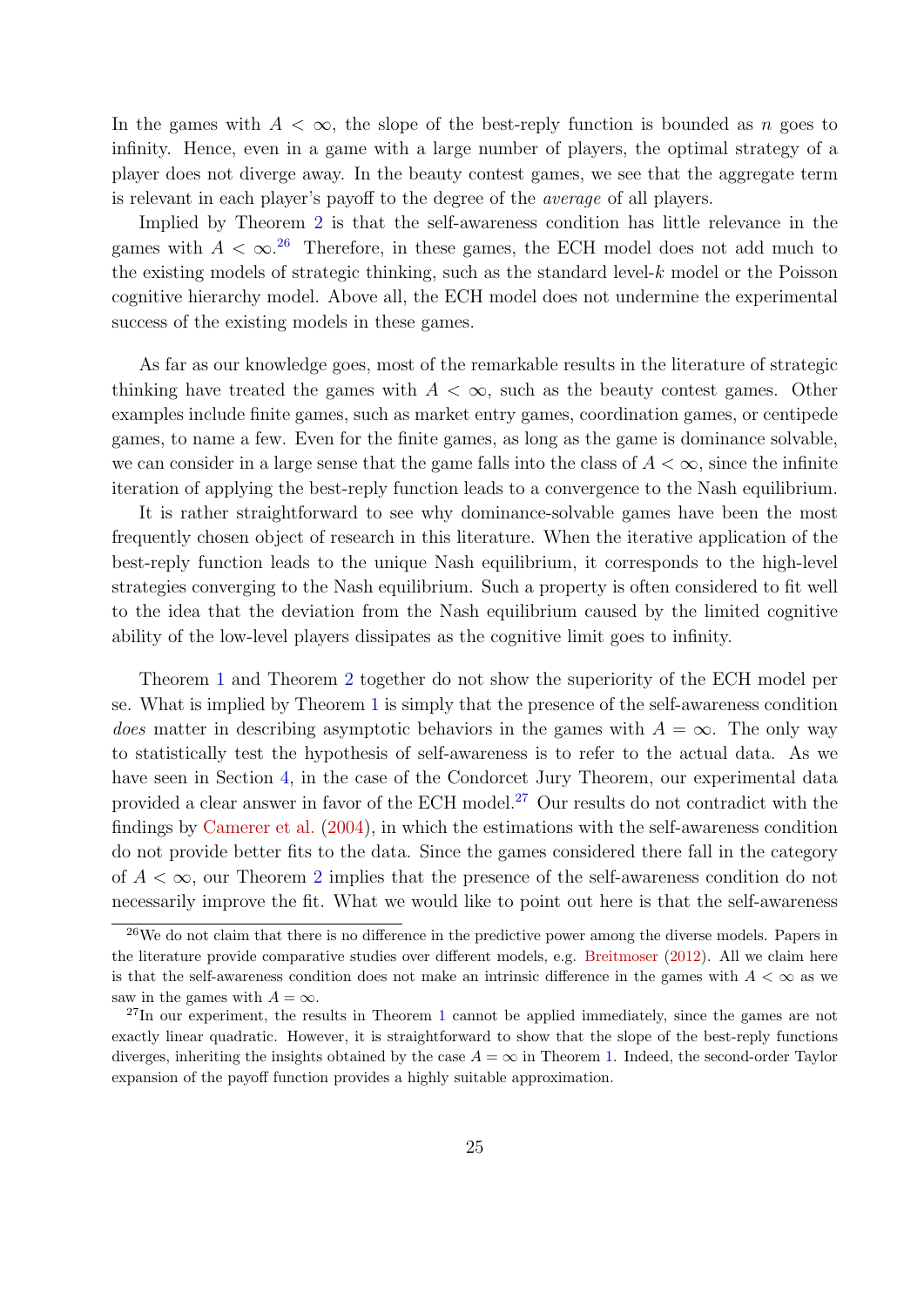condition is relevant in the games with  $A = \infty$  and hence the ECH model may provide a significantly better fit to the data.

#### 6 Conclusion

We have introduced an endogenous cognitive hierarchy model which allows self-awareness in the belief over cognitive levels of other players in an information aggregation problem of the Condorcet Jury Theorem. We found that asymptotic properties of the group decisionmaking, especially asymptotic efficiency, exhibit a stark contrast depending on whether the self-awareness condition is admitted in the model or not. Results from our laboratory experiment provide evidence for (i) systematic deviations from Nash equilibrium behavior, and (ii) a better fit to the data for the model with the presence of self-awareness.

Our theoretical analysis implies that the asymptotic property of the slope of the bestreply function is the key ingredient to determining whether the asymptotic properties differ between the models with and without the self-awareness condition. The increasing sensitivity of the best-reply function to the beliefs leads to a divergence of the strategies from Nash behavior in cognitive hierarchy models without self-awareness, in classes of games with asymptotically expanding best-reply functions. Since the same property is shared by the best-reply function of the information aggregation problem of the Condorcet Jury Theorem studied in this paper, the presence of the self-awareness prevents strategies from diverging away from the symmetric Nash equilibrium, and hence provides asymptotic efficiency as the group size increases.

As far as our knowledge goes, most of the games studied with cognitive hierarchy models share the property that the best-reply function is asymptotically non-expansive (i.e.  $A < \infty$ ). In such games, we show that the presence of self-awareness has little relevance, at least asymptotically. A major example is the classical Keynesian beauty contest game. Since the presence of self-awareness makes little difference, results obtained in the existing cognitive hierarchy models without the self-awareness condition do not lose their validity, even though its explanatory power may vary as a function of model settings and parameters. Similar insights are inherited in the games with best-reply functions that are 'contractive' in a broader sense, such as dominance-solvable games, coordination games, and market entry games, among others. We hence do not expect any intrinsic improvement of the predictive power of the cognitive hierarchy model with the presence of the self-awareness condition in this class of games.

The main message of this paper is that there are games in the other class in which the presence of self-awareness matters. We think there are a lot of interesting games in this class that are worth pursuing further analysis.

Our interests go beyond the analytical results obtained in this paper. A crucial difference induced by the presence of self-awareness is the existence of 'sophisticated' players. A highest-level player in the ECH model best replies holding the correct belief concerning the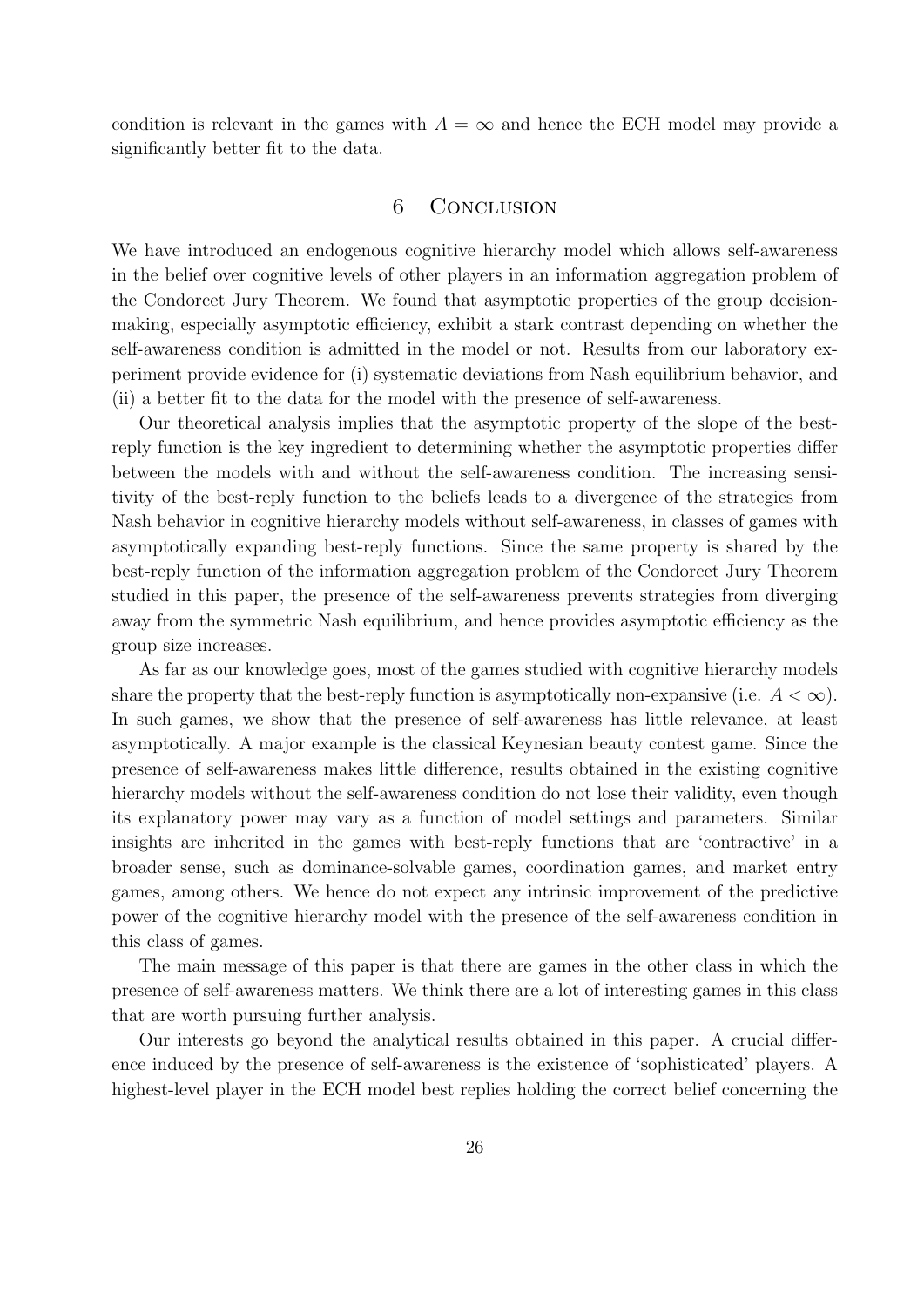distribution of the levels of other players. This is not the case in the cognitive hierarchy models without self-awareness. Players are supposed to maintain Savage rationality, but full consistency of their beliefs is not postulated even for the highest level. In that sense, simply the existence of fully-sophisticated players may suffice to convey our message. Our model consists of players who are na¨ıve (level-0), best-replying but with inconsistent beliefs (level-1), and sophisticated (level-2). The beauty of the cognitive hierarchy models lies, we believe, in the heterogeneous degrees of belief inconsistency that can be explicitly accommodated. We would like to further understand the role of heterogeneous degrees of inconsistent beliefs under the existence of fully sophisticated players. We leave this for our future research.

#### **REFERENCES**

- <span id="page-26-4"></span>Alaoui, L. and A. Penta (2016): "Endogenous depth of reasoning," The Review of Economic Studies, 83, 1297–1333.
- <span id="page-26-8"></span>ANGELETOS, G.-M. AND A. PAVAN (2007): "Efficient use of information and social value of information," Econometrica, 75, 1103–1142.
- <span id="page-26-0"></span>Austen-Smith, D. and J. S. Banks (1996): "Information aggregation, rationality, and the Condorcet jury theorem," American Political Science Review, 34–45.
- <span id="page-26-6"></span>Azmat, G., M. Bagues, A. Cabrales, and N. Iriberri (2016): "What you don't know... Can't hurt you? A field experiment on relative performance feedback in higher education," mimeo.
- <span id="page-26-1"></span>BATTAGLINI, M., R. B. MORTON, AND T. R. PALFREY (2008): "Information aggregation and strategic abstention in large laboratory elections," The American Economic Review, 194–200.
- <span id="page-26-7"></span> $-(2010)$ : "The swing voter's curse in the laboratory," The Review of Economic Studies, 77, 61–89.
- <span id="page-26-5"></span>BENOÎT, J.-P. AND J. DUBRA (2011): "Apparent overconfidence," *Econometrica*, 79, 1591– 1625.
- <span id="page-26-2"></span>Bernheim, B. D. (1984): "Rationalizable strategic behavior," Econometrica, 1007–1028.
- <span id="page-26-3"></span>BHATTACHARYA, S., J. DUFFY, AND S. KIM (2013): "Information acquisition and voting mechanisms: Theory and evidence," Working paper, University of Pittsburgh.
- <span id="page-26-9"></span>BREITMOSER, Y. (2012): "Strategic reasoning in p-beauty contests," *Games and Economic* Behavior, 75, 555–569.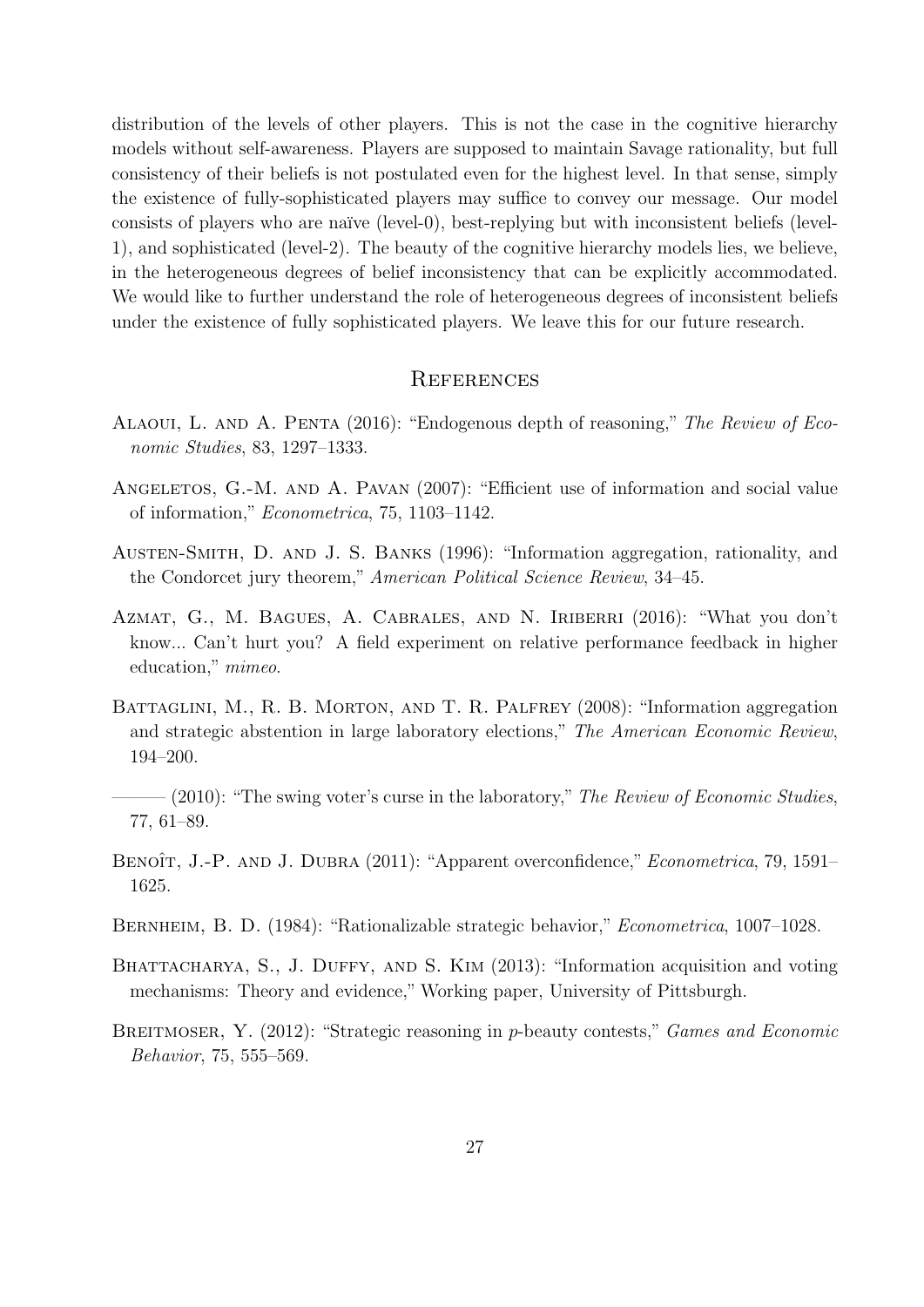- <span id="page-27-4"></span>Brocas, I., J. D. Carrillo, S. W. Wang, and C. F. Camerer (2014): "Imperfect choice or imperfect attention? Understanding strategic thinking in private information games," The Review of Economic Studies.
- <span id="page-27-3"></span>CAMERER, C. (2003): *Behavioral game theory: Experiments in strategic interaction*, Princeton University Press.
- <span id="page-27-5"></span>Camerer, C., T.-H. Ho, and J.-K. Chong (2004): "A cognitive hierarchy model of games," The Quarterly Journal of Economics, 861–898.
- <span id="page-27-9"></span>Camerer, C. and D. Lovallo (1999): "AssociationOverconfidence and Excess Entry: An Experimental Approach," The American Economic Review, 306–318.
- <span id="page-27-7"></span>Colman, A. M., B. D. Pulford, and C. L. Lawrence (2014): "Explaining strategic coordination: Cognitive hierarchy theory, strong Stackelberg reasoning, and team reasoning." Decision, 1, 35.
- <span id="page-27-13"></span>Cornes, R. and R. Hartley (2012): "Fully aggregative games," Economics Letters, 116, 631–633.
- <span id="page-27-8"></span>Costinot, A. and N. Kartik (2007): "On Optimal Voting Rules under Homogeneous Preferences," Working paper.
- <span id="page-27-6"></span>CRAWFORD, V. P., M. A. COSTA-GOMES, AND N. IRIBERRI (2013): "Structural models of nonequilibrium strategic thinking: Theory, evidence, and applications," Journal of Economic Literature, 51, 5–62.
- <span id="page-27-11"></span>CRAWFORD, V. P. AND N. IRIBERRI (2007): "Fatal attraction: Salience, naivete, and sophistication in experimental Hide-and-Seek games," The American Economic Review, 1731–1750.
- <span id="page-27-12"></span>CURRARINI, S. AND F. FERI (2015): "Information sharing networks in linear quadratic games," International Journal of Game Theory, 44, 701–732.
- <span id="page-27-1"></span>DOWNS, A. (1957): An economic theory of democracy, New York: Harper Collins Publishers.
- <span id="page-27-2"></span>ESPONDA, I. AND E. VESPA (2014): "Hypothetical thinking and information extraction in the laboratory," American Economic Journal: Microeconomics, 6, 180–202.
- <span id="page-27-0"></span>FEDDERSEN, T. AND W. PESENDORFER (1997): "Voting behavior and information aggregation in elections with private information," Econometrica, 1029–1058.
- <span id="page-27-10"></span>Fischbacher, U. (2007): "z-Tree: Zurich toolbox for ready-made economic experiments," Experimental Economics, 10, 171–178.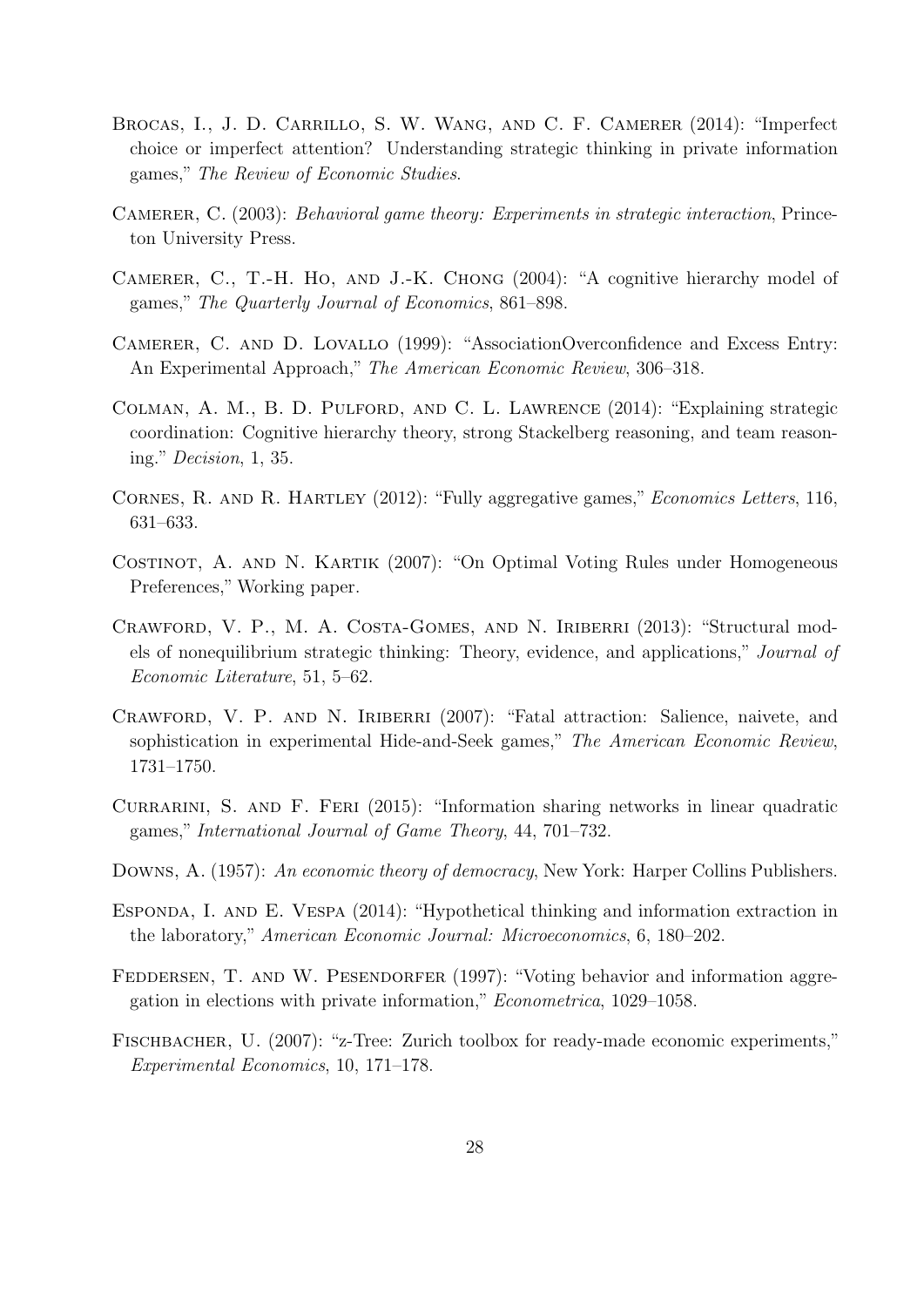- <span id="page-28-6"></span>Georganas, S., P. J. Healy, and R. A. Weber (2015): "On the persistence of strategic sophistication," Journal of Economic Theory, 159, 369–400.
- <span id="page-28-7"></span>GERLING, K., H. P. GRÜNER, A. KIEL, AND E. SCHULTE  $(2005)$ : "Information acquisition and decision making in committees: A survey," European Journal of Political Economy, 21, 563–597.
- <span id="page-28-11"></span>Guarnaschelli, S., R. D. McKelvey, and T. R. Palfrey (2000): "An experimental study of jury decision rules," American Political Science Review, 407–423.
- <span id="page-28-9"></span>HANAKI, N., A. SUTAN, AND M. WILLINGER (2016): "The strategic environment effect: an experimental investigation of group size effect in interactions among boundedly rational players," mimeo.
- <span id="page-28-5"></span>Isaac, R. M., J. M. Walker, and A. W. Williams (1994): "Group size and the voluntary provision of public goods: experimental evidence utilizing large groups," Journal of Public Economics, 54, 1–36.
- <span id="page-28-3"></span>Nagel, R. (1995): "Unraveling in guessing games: An experimental study," The American Economic Review, 1313–1326.
- <span id="page-28-1"></span>Ostrom, E. (1998): "A behavioral approach to the rational choice theory of collective action: Presidential address, American Political Science Association, 1997," American Political Science Review, 92, 1–22.
- <span id="page-28-8"></span>PALFREY, T. R. (2016): "Experiments in Political Economy," in The Handbook of Experimental Economics, Princeton University Press, vol. 2, chap. 6, 347–434.
- <span id="page-28-10"></span>R CORE TEAM (2013): R: A Language and Environment for Statistical Computing, R Foundation for Statistical Computing, Vienna, Austria, ISBN 3-900051-07-0.
- <span id="page-28-2"></span>SELTEN, R. (1975): "Reexamination of the perfectness concept for equilibrium points in extensive games," International Journal of Game Theory, 4, 25–55.
- <span id="page-28-4"></span>Stahl, D. O. and P. W. Wilson (1995): "On Players Models of Other Players: Theory and Experimental Evidence," Games and Economic Behavior, 10, 218–254.
- <span id="page-28-0"></span>Woolley, A. W., C. F. Chabris, A. Pentland, N. Hashmi, and T. W. Malone (2010): "Evidence for a collective intelligence factor in the performance of human groups," Science, 330, 686–688.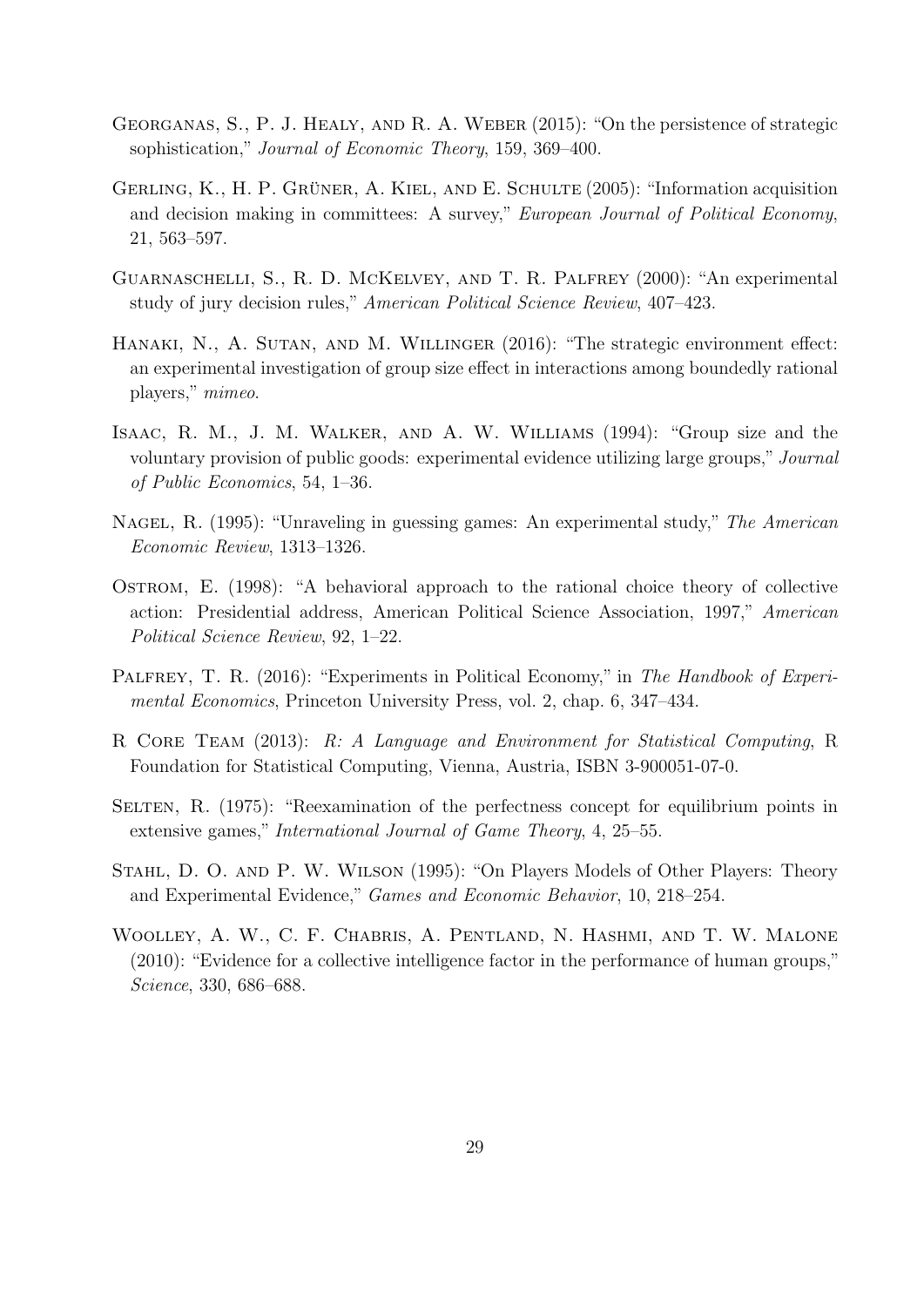## A PROOFS

#### A.[1](#page-23-0) PROOF OF THEOREM 1

Proof: Let

$$
\alpha_n := -\frac{\gamma_{12}}{\gamma_{11}} (n-1).
$$

By [\(3\)](#page-22-1),  $\alpha_n$  is the slope of the best-reply function with respect to the *average* of the other players' strategies. Using  $\alpha_n$ , we can explicitly write the level-k strategy under each of the three models, L, CH, and ECH. Note that these models differ only in the belief held by each player, specified in equations  $(L)$ ,  $(CH)$  and  $(ECH)$  in Section  $2^{28}$  $2^{28}$  $2^{28}$  By definition,  $\lim_{n\to\infty} |\alpha_n|=A.$ 

In the L model, the strategy of the level- $(k + 1)$  player is defined as the best reply to the level-k player. By  $(3)$  and  $(L)$ ,

$$
\sigma_{k+1}^{L}(n) = \alpha_n \sigma_k^{L}(n) \text{ for } k \ge 0.
$$

Hence,

$$
\sigma_k^L(n) = (\alpha_n)^k \,\mu \text{ for } k \ge 1.
$$

Therefore, for any  $\mu \neq 0$  and any  $k \geq 1$ , we have  $\lim_{n\to\infty} |\sigma_k^L(n)| = \infty$  if  $A = \infty$ , and bounded if  $A < \infty$ .

In the CH model, by [\(3\)](#page-22-1) and (CH),

<span id="page-29-1"></span>
$$
\sigma_k^{CH}(n) = \alpha_n \left( \sum_{h=0}^{k-1} g_k^{CH}(h) \sigma_h^{CH}(n) \right). \tag{4}
$$

Especially,  $\sigma_1^{CH}(n) = \alpha_n \mu$ . For the sake of induction, assume that  $\sigma_h^{CH}(n)$  is a polynomial of degree h with respect to  $\alpha_n$  for  $h \leq k-1$ . Then, by [\(4\)](#page-29-1),  $\sigma_k^{CH}(n)$  is a polynomial of degree k with respect to  $\alpha_n$ . Therefore, we have:

$$
\sigma_{k}^{CH}\left(n\right)=\varphi_{k}\left(\alpha_{n}\right)\mu
$$

where  $\varphi_k(\cdot)$  is a polynomial of degree k. Therefore, for any  $\mu \neq 0$  and any  $k \geq 1$ , we have  $\lim_{n\to\infty} |\sigma_k^{CH}(n)| = \infty$  if  $A = \infty$ , and bounded if  $A < \infty$ .

In the ECH model, by [\(3\)](#page-22-1) and (ECH),

$$
\sigma_k^{ECH}\left(n\right) = \alpha_n \left(\sum_{h=0}^k g_k^{ECH}\left(h\right)\sigma_k^{ECH}\left(n\right)\right).
$$

<span id="page-29-0"></span><sup>&</sup>lt;sup>28</sup>In the proof, we write the (possibly mixed) strategy of a level-0 player as  $\sigma_0 = \mu$ , identifying it with its expected value, since expectation is the only relevant term which determines the best reply in the linear quadratic games.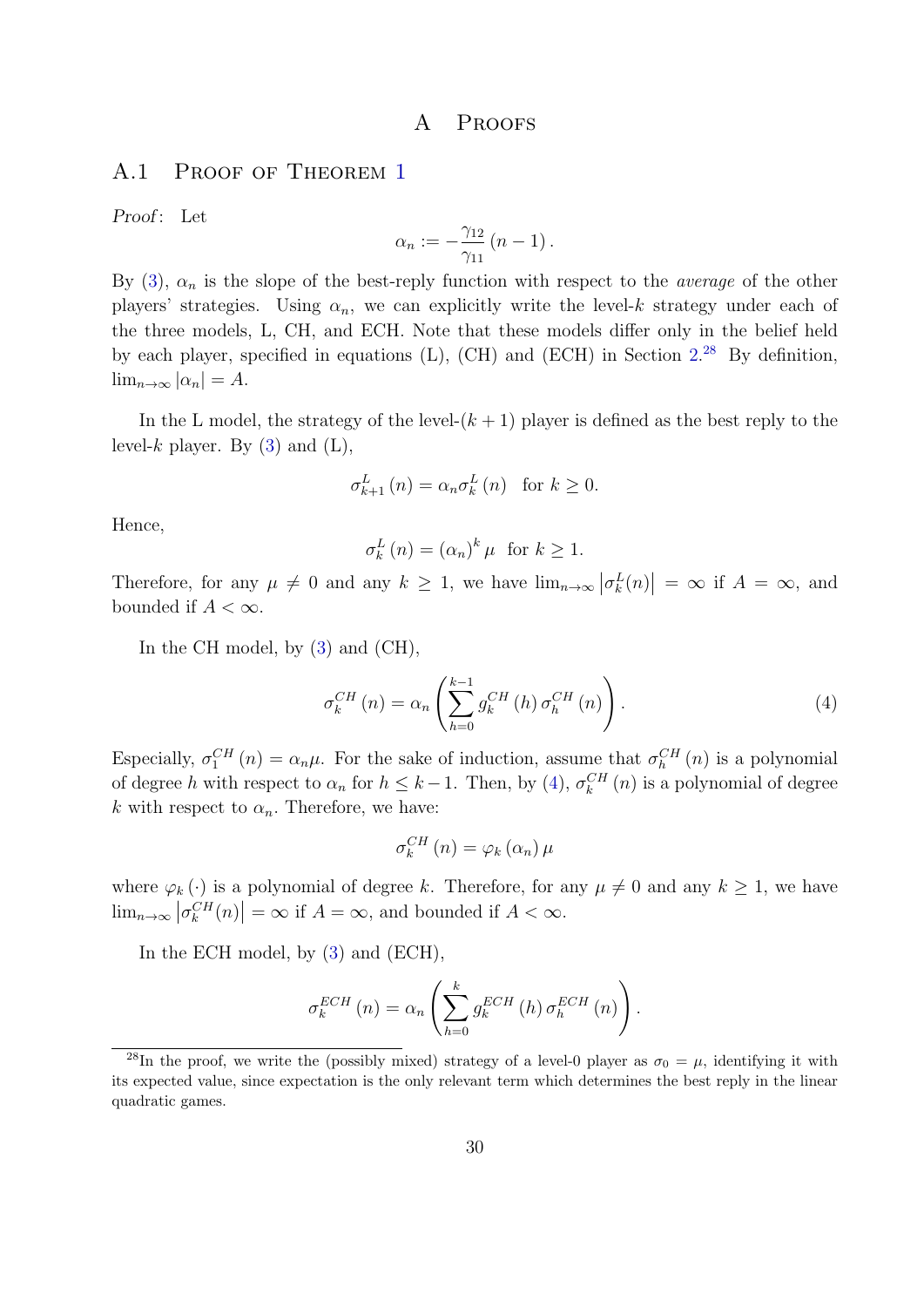Hence,

<span id="page-30-1"></span>
$$
\sigma_k^{ECH}\left(n\right) = \frac{\alpha_n \sum_{h=0}^{k-1} g_k^{ECH}\left(h\right) \sigma_h^{ECH}\left(n\right)}{1 - \alpha_n g_k^{ECH}\left(k\right)}.
$$
\n
$$
\tag{5}
$$

Now, suppose  $A = \infty$ . For  $k = 1$ ,

$$
\sigma_1^{ECH}\left(n\right) = \frac{\alpha_n g_1^{ECH}\left(0\right)\sigma_0}{1 - \alpha_n g_1^{ECH}\left(1\right)}.
$$

As  $\lim_{n\to\infty} |\alpha_n| = \infty$ , we have  $\lim_{n\to\infty} \sigma_1^{ECH} = -\frac{g_1^{ECH}(0)}{g_1^{ECH}(1)}$  $\frac{g_1^{ECH}(0)}{g_1^{ECH}(1)}\mu=-\frac{f_0}{f_1}$  $\frac{f_0}{f_1} \mu$ .<sup>[29](#page-30-0)</sup> For  $k = 2$ , by  $(5)$ ,

$$
\sigma_2^{ECH}\left(n\right) = \frac{\alpha_n \left(g_2^{ECH}\left(0\right)\sigma_0 + g_2^{ECH}\left(1\right)\sigma_1^{ECH}\left(n\right)\right)}{1 - \alpha_n g_2^{ECH}\left(2\right)}.
$$

As  $\lim_{n\to\infty} |\alpha_n| = \infty$ , we have:

$$
\lim_{n \to \infty} \sigma_2^{ECH}(n) = -\frac{g_2^{ECH}(0)\,\mu + g_2^{ECH}(1)\left(-\frac{f_0}{f_1}\mu\right)}{g_2^{ECH}(2)}.
$$

Since 
$$
\frac{g_2^{ECH}(0)}{g_2^{ECH}(1)} = \frac{f_0}{f_1}
$$
, we have  $\lim_{n \to \infty} \sigma_k^{ECH}(n) = 0$ . For  $k > 2$ ,  
\n
$$
\lim_{n \to \infty} \sigma_k^{ECH}(n)
$$
\n
$$
= \lim_{n \to \infty} \left( \frac{\sum_{h=0}^{k-1} g_k^{ECH}(h) \sigma_h^{ECH}(n)}{\frac{1}{\alpha_n} - g_k^{ECH}(k)} \right)
$$
\n
$$
= -\frac{1}{g_k^{ECH}(k)} \left( g_k^{ECH}(0) \mu + g_k^{ECH}(1) \left( -\frac{f_0}{f_1} \mu \right) + \sum_{h=2}^{k-1} g_k^{ECH}(h) \lim_{n \to \infty} \sigma_h^{ECH}(n) \right).
$$

The first two terms in the bracket cancel out, since  $\frac{g_k^{ECH}(0)}{g_k^{ECH}(1)}$  $\frac{g_k^{ECH}(0)}{g_k^{ECH}(1)} = \frac{f_0}{f_1}$  $\frac{f_0}{f_1}$ . For the sake of induction, assume  $\lim_{n\to\infty} \sigma_h^{ECH}(n) = 0$  for  $2 \leq h \leq k-1$ . Then,  $\lim_{n\to\infty} \sigma_k^{ECH}(n) = 0$ .

# A.[2](#page-23-1) PROOF OF THEOREM 2

Proof: Suppose  $A < \infty$ . Then by [\(5\)](#page-30-1), for  $k \ge 1$ ,

$$
\lim_{n \to \infty} \sigma_k^{ECH}\left(n\right) = \frac{A \sum_{h=0}^{k-1} g_k^{ECH}\left(h\right) \sigma_h^{ECH}\left(n\right)}{1 - Ag_k^{ECH}\left(k\right)}.
$$

Especially, for  $k = 1$ ,

$$
\lim_{n \to \infty} \sigma_1^{ECH}\left(n\right) = \frac{Ag_1^{ECH}\left(0\right)\mu}{1 - Ag_1^{ECH}\left(1\right)} < \infty.
$$

<span id="page-30-0"></span><sup>&</sup>lt;sup>29</sup>Remember that  $g_k$  is the truncated distribution induced by f, the underlying distribution over levels defined in Definition [1.](#page-6-0)